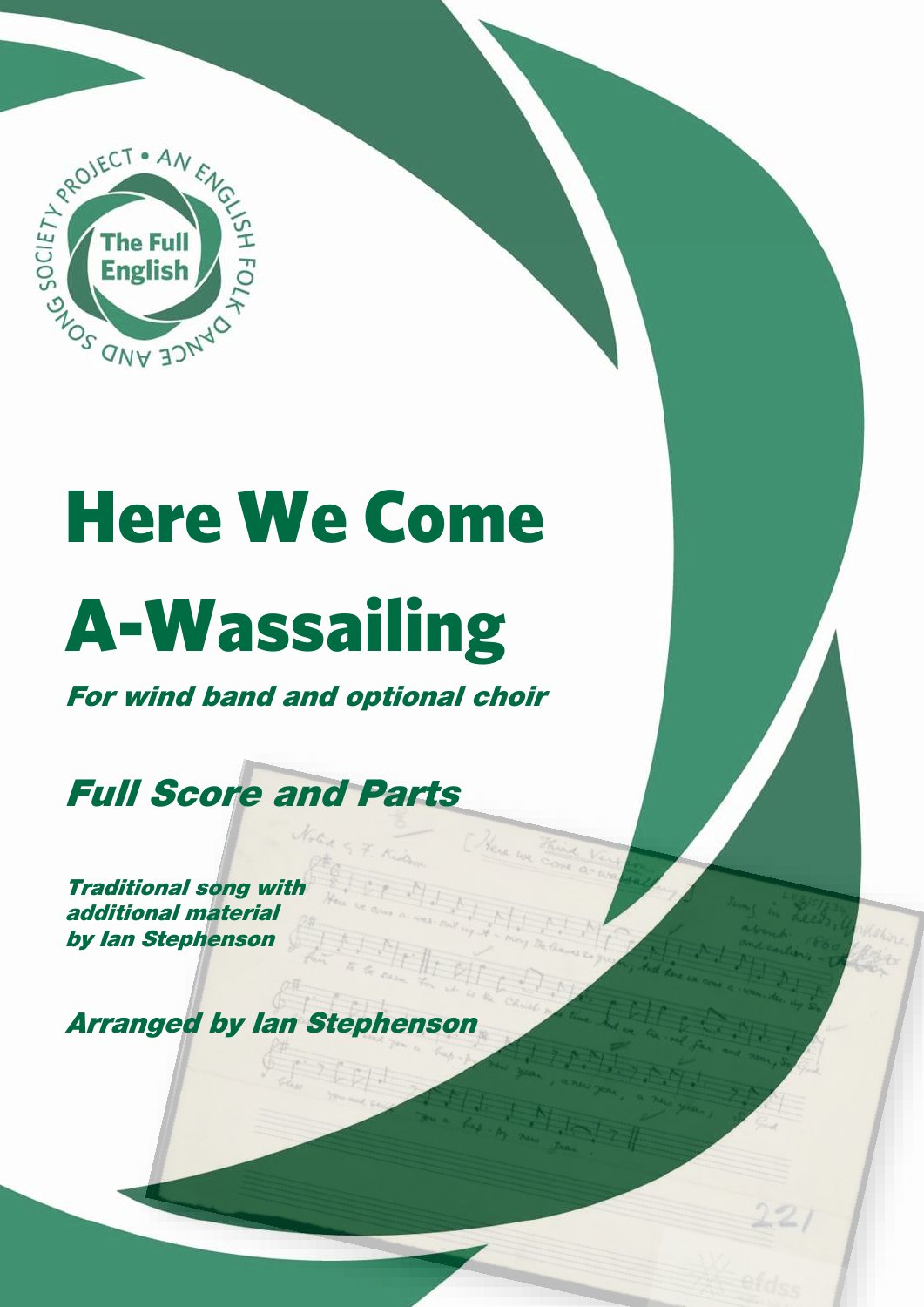

*The Full English* The Full English was a unique nationwide project unlocking hidden treasures of England's cultural heritage by making over 58,000 original source documents from 12 major folk collectors available to the world via a ground-breaking nationwide digital archive and learning project. The project was led by the English Folk Dance and Song Society (EFDSS), funded by the Heritage Lottery Fund and in partnership with other cultural partners across England.

The Full English digital archive (www.vwml.org) continues to provide access to thousands of records detailing traditional folk songs, music, dances, customs and traditions that were collected from across the country. Some of these are known widely, others have lain dormant in notebooks and files within archives for decades.

The Full English learning programme worked across the country in 19 different schools including primary, secondary and special educational needs settings. It also worked with a range of cultural partners across England, organising community, family and adult learning events.

**Supported by the National Lottery through the Heritage Lottery Fund, the National Folk Music Fund and The Folklore Society.**



Produced by the English Folk Dance and Song Society (EFDSS), June 2014 Written by: Ian Stephenson

Copyright © English Folk Dance and Song Society and Ian Stephenson, 2014

Permission is granted to make copies of this material for non-commercial educational purposes. Permission must be sought from EFDSS for any other use of this material.

EFDSS is a Registered Charity in England and Wales No.3050999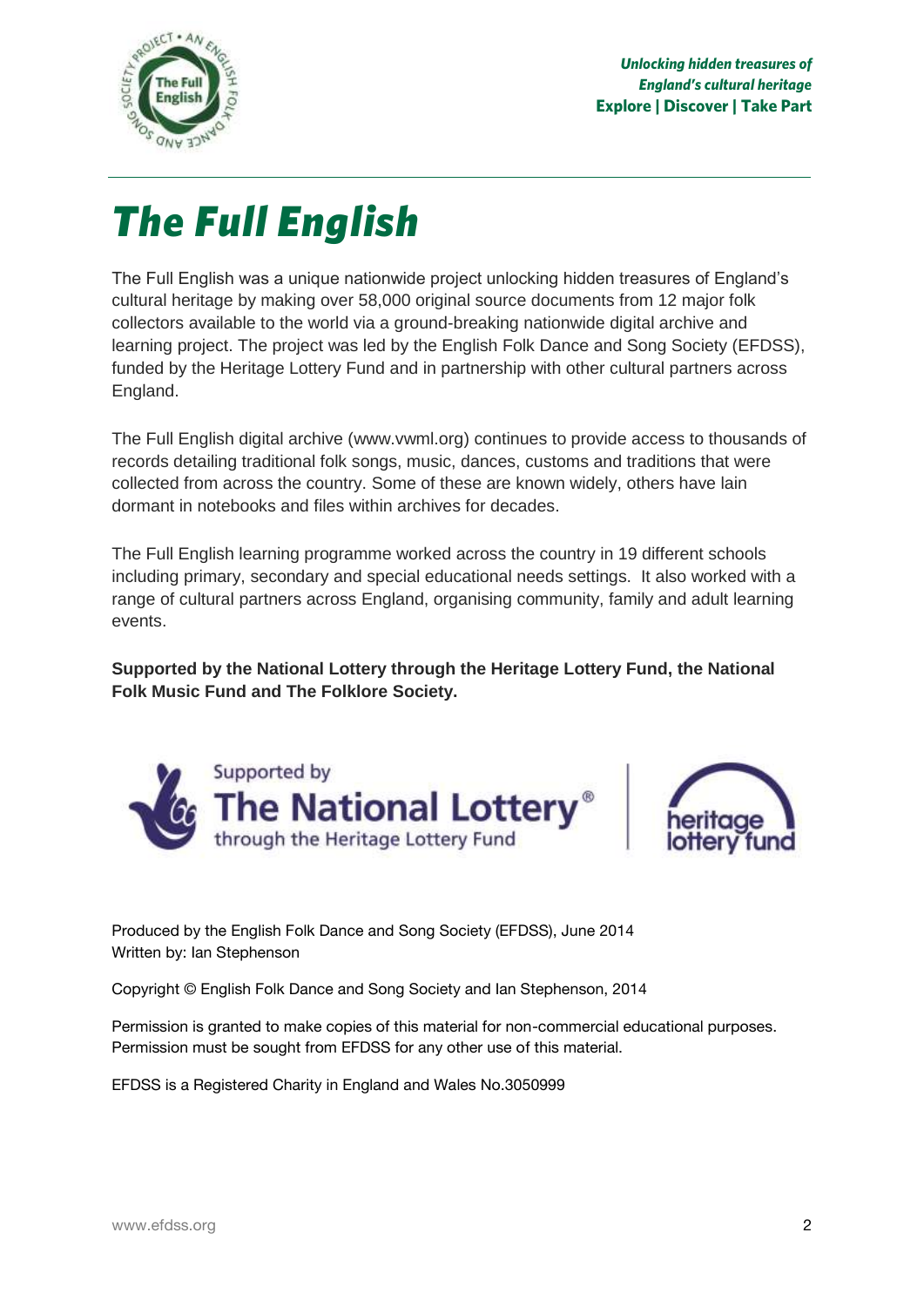

### *Unlocking hidden treasures of England's cultural heritage* **Explore | Discover | Take Part**

### Here We Come A-Wassailing

### **An arrangement of a folk tune from Newcastle for Wind Band and optional choir by Ian Stephenson.**

As part of **The Full English** learning programme, Ian Stephenson worked closely with Edwin and Jessica Holmes in the Music Department at Durham Johnston Comprehensive School, Durham. Four pieces of music were commissioned for the school ensembles based on original manuscripts of traditional tunes and songs from the North East. Three pieces had their debut at a folk themed school concert on 27 March 2014.

The pieces are:

- **The Summer's Morning** for Senior Orchestra
- **Down the Wagon Way** for Junior Orchestra
- **Winlaton Calling On Song**, in two arrangements one for Wind Band, and one for Senior Orchestra
- **Here We Come A-Wassailing** for Wind Band and optional choir

You can freely download the score and parts for all these pieces at [www.efdss.org/resourcebank](http://www.efdss.org/resourcebank).

### Ian Stephenson

Ian Stephenson is a composer and multi-instrumentalist from Selby in North Yorkshire. Since winning the BBC Radio 2 Young Folk Award in 1999 he has become a respected regular at folk festivals around the world, performing with bands such as Kan, 422 and Baltic Crossing. As well as performing internationally, Ian has been a regular tutor at Folkworks Summer Schools for the last 10 years, this year becoming director of the Youth Summer School. Since graduating with a Folk and Traditional music degree in 2005, he now teaches contemporary compositional techniques, instrumental lessons and music skills at Newcastle University. Most recently Ian has been been very productive, having had several commissions to write pieces for choirs, orchestras and Kathryn Tickell's new ensemble The Side. His latest choral piece "On Another's Sorrow" was included as part of BBC Choir of the Year competition 2014.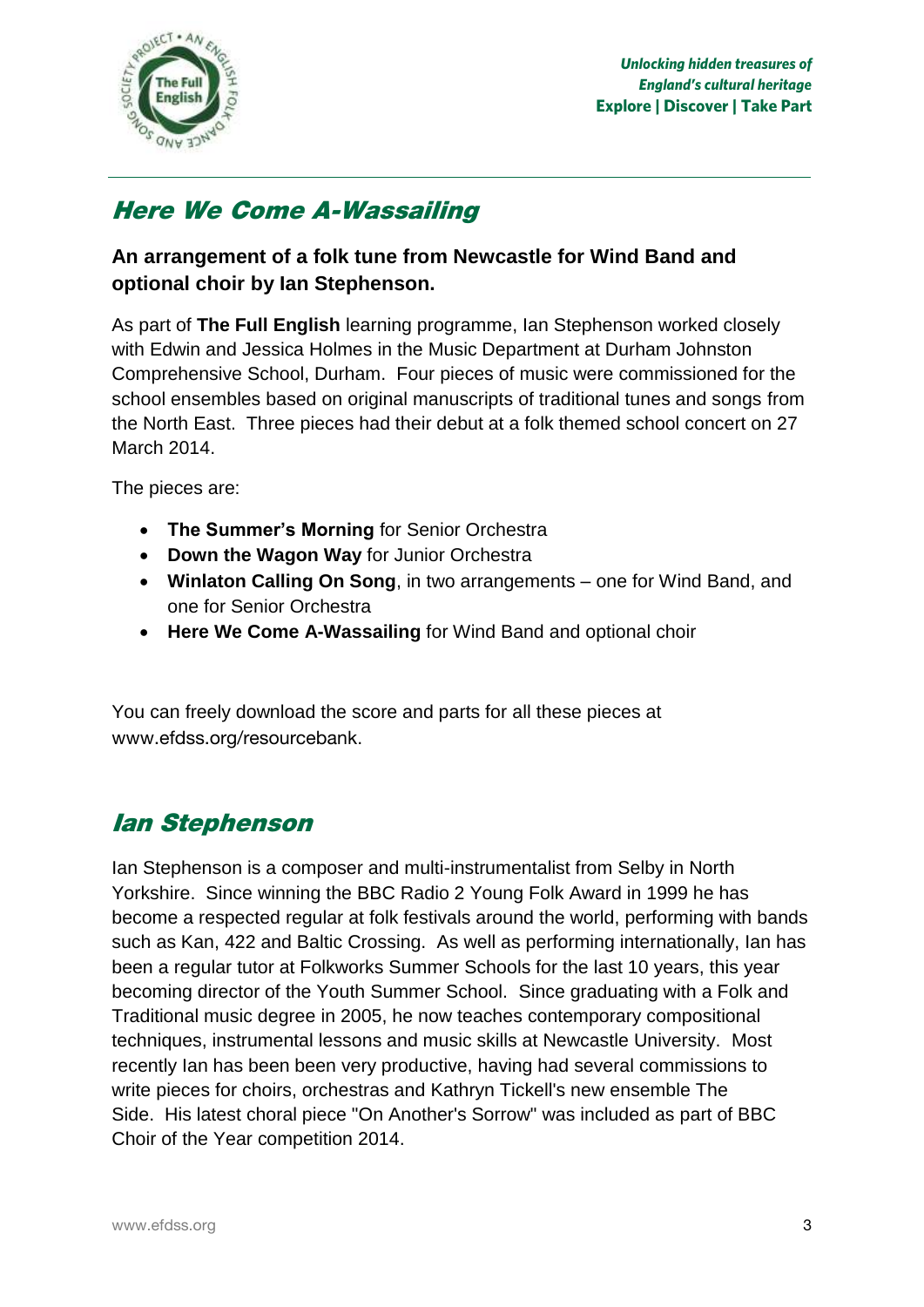Flute 1

 $\phi$   $\leftrightarrow$ 

### **Here we come a-wassailing**

*Collected by Frank Kidson in 1860, in Leeds, Yorkshire. www.vwml.org/record/LEB/5/234* **Roud No: <sup>209</sup>**

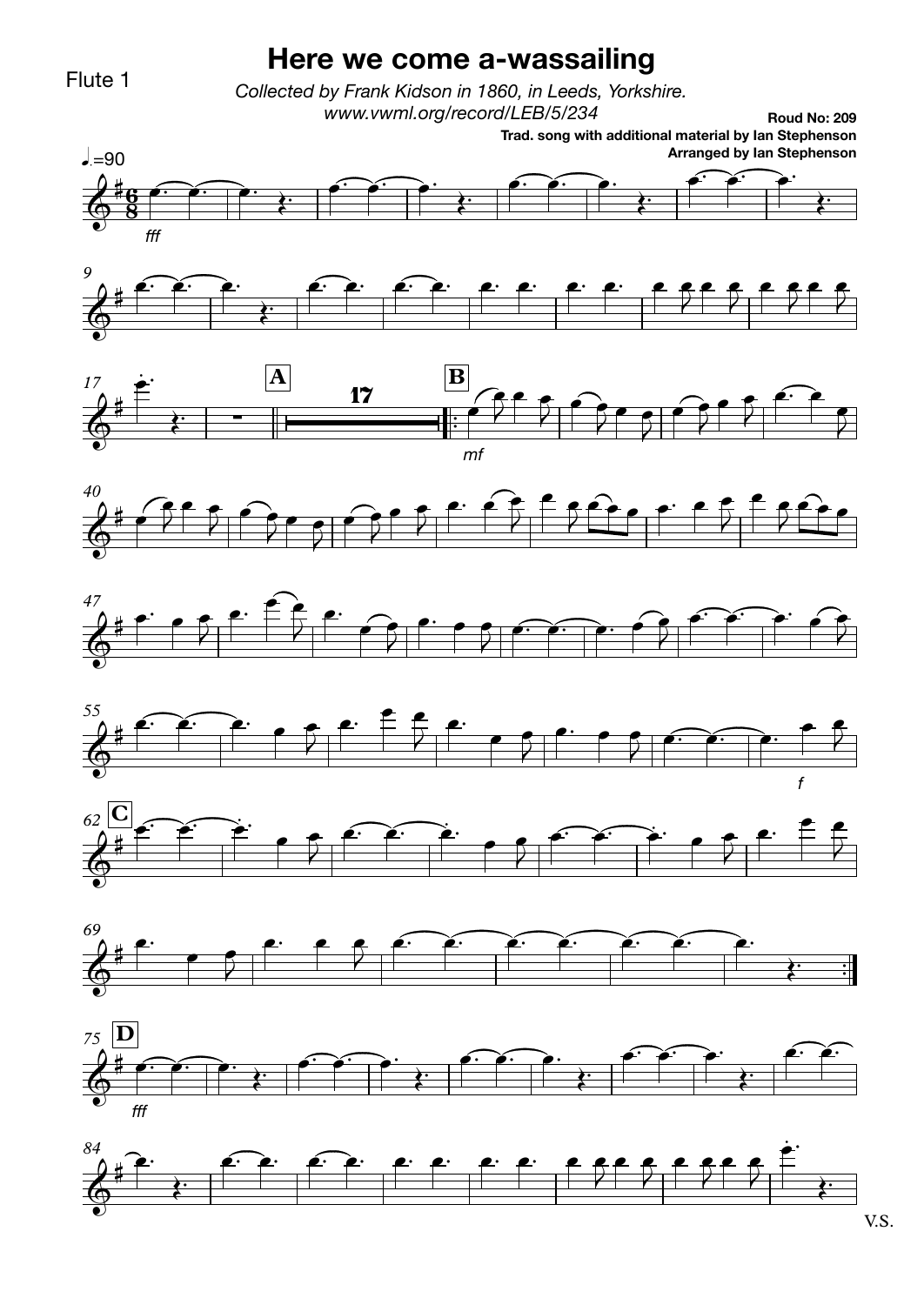Flute 1









2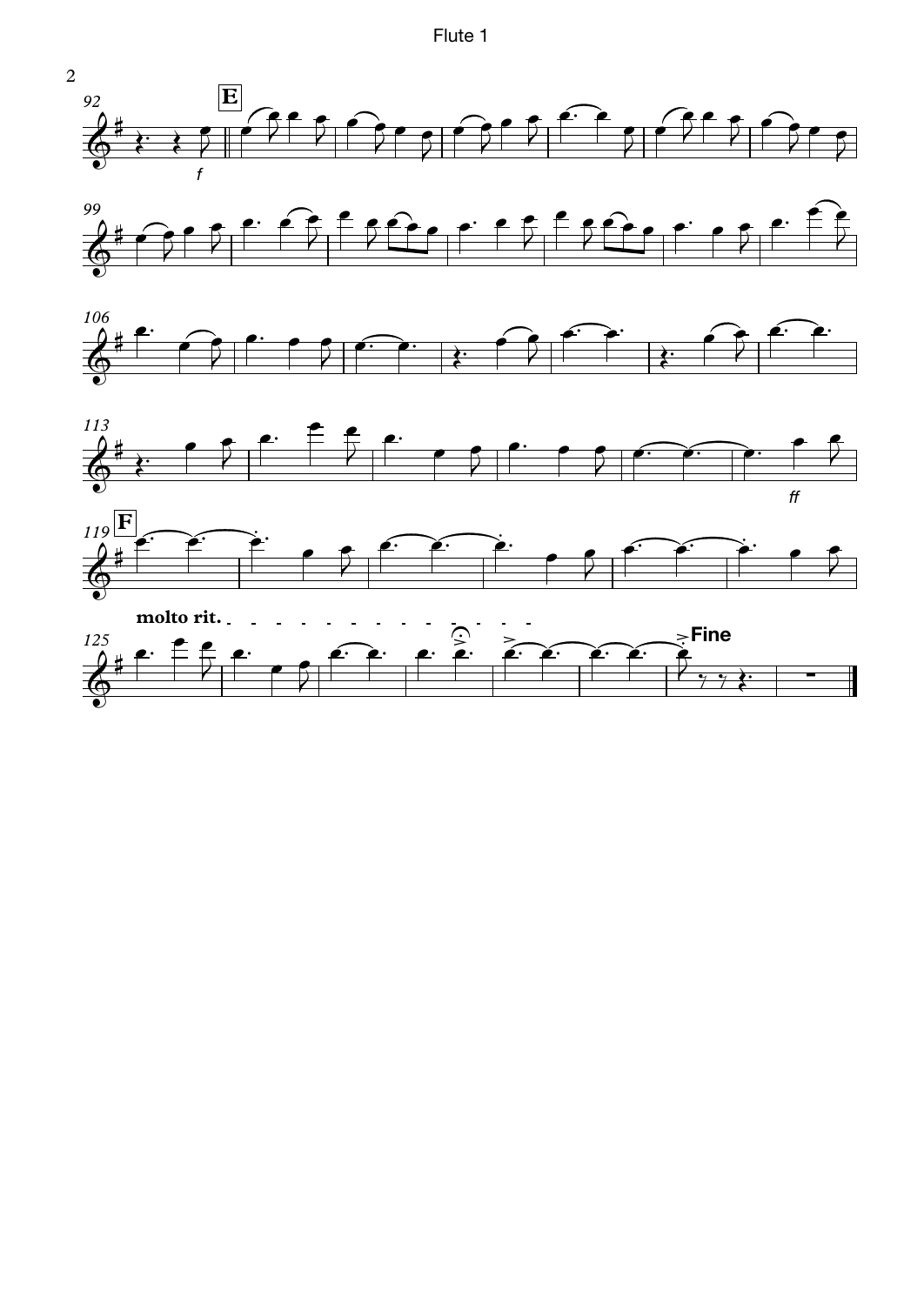Flute 2

### Here we come a-wassailing

Collected by Frank Kidson in 1860, in Leeds, Yorkshire. www.vwml.org/record/LEB/5/234

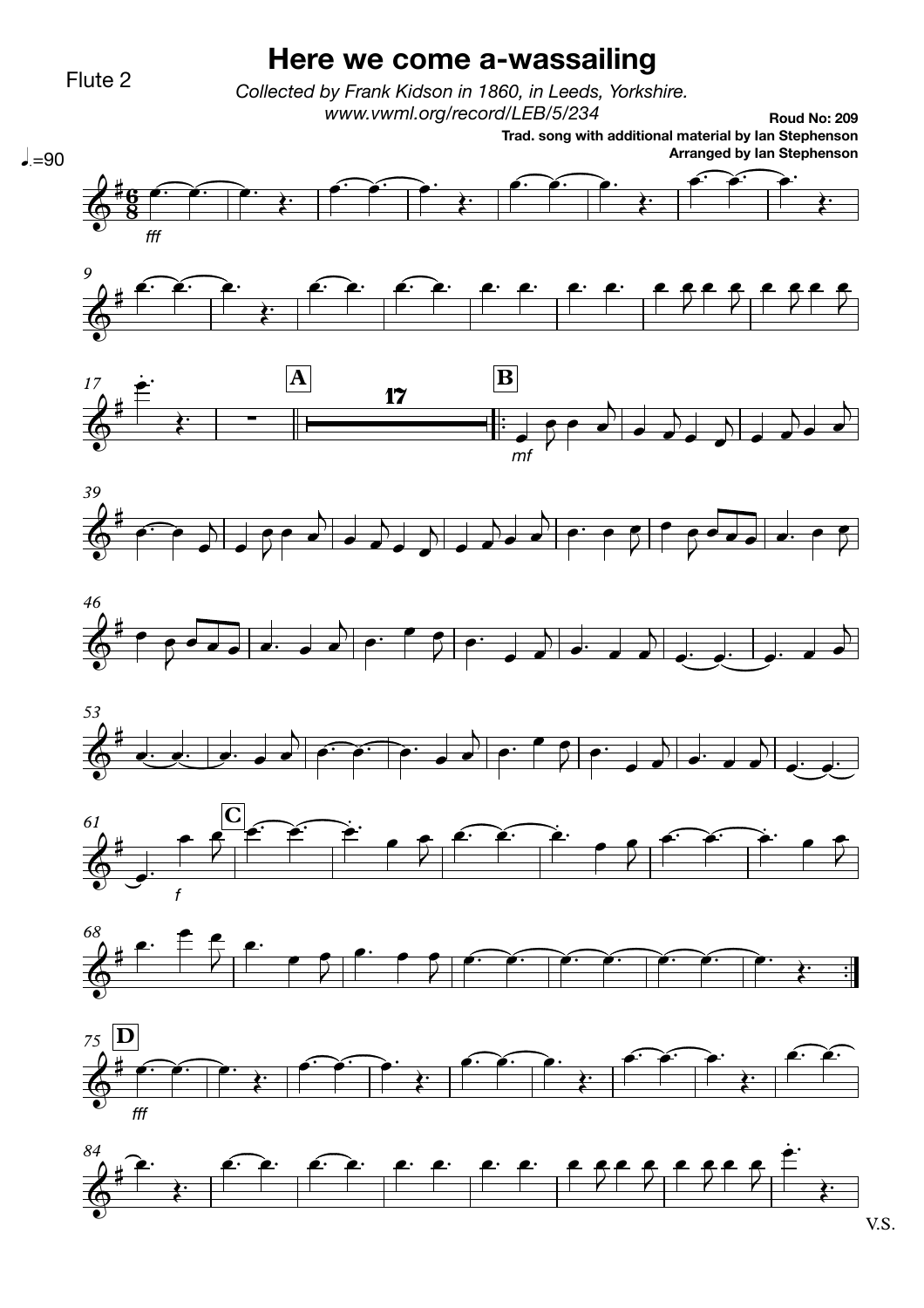







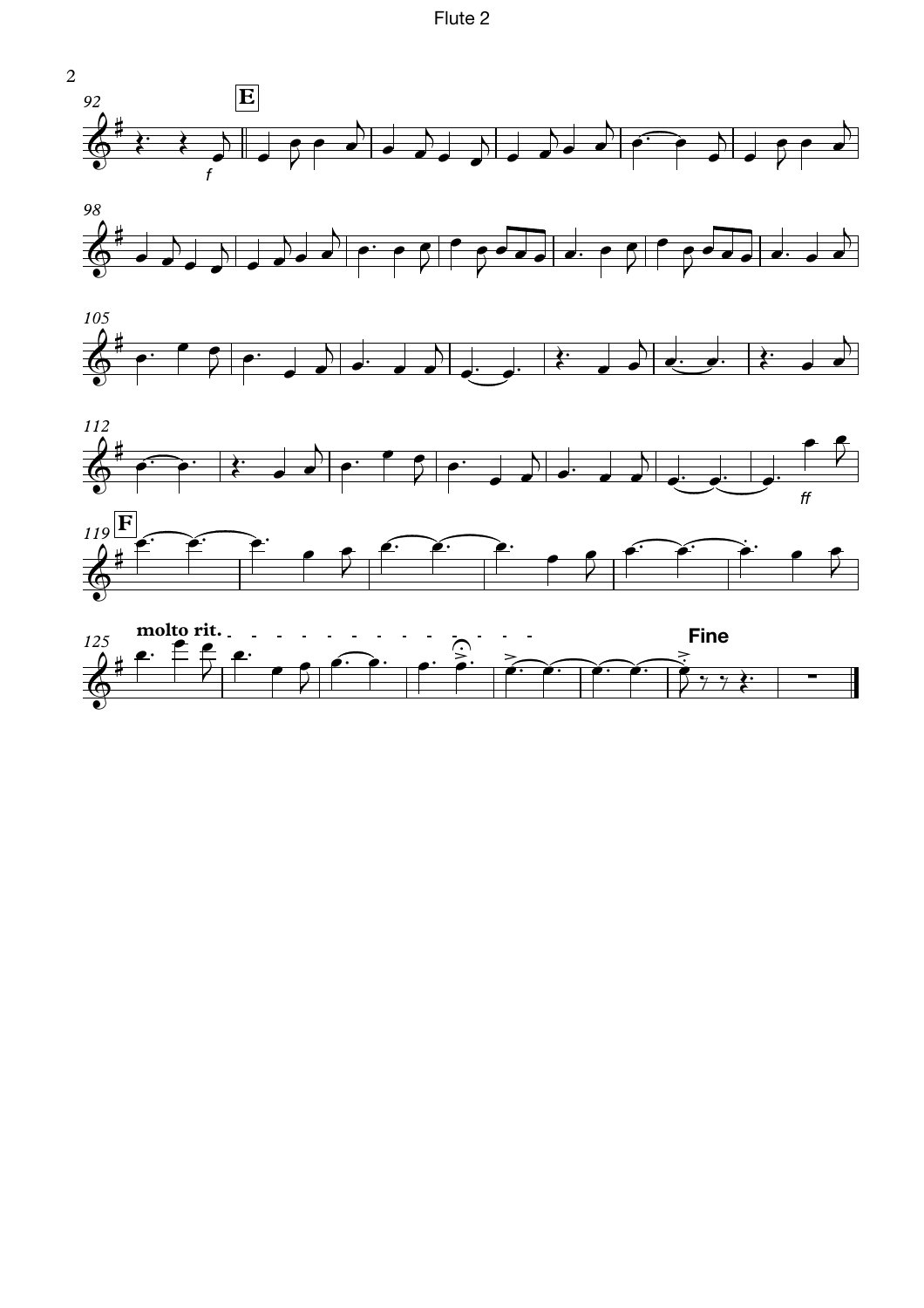Oboe

### Here we come a-wassailing

Collected by Frank Kidson in 1860, in Leeds, Yorkshire. www.vwml.org/record/LEB/5/234

**Roud No: 209** Trad. song with additional material by Ian Stephenson **Arranged by Ian Stephenson** 















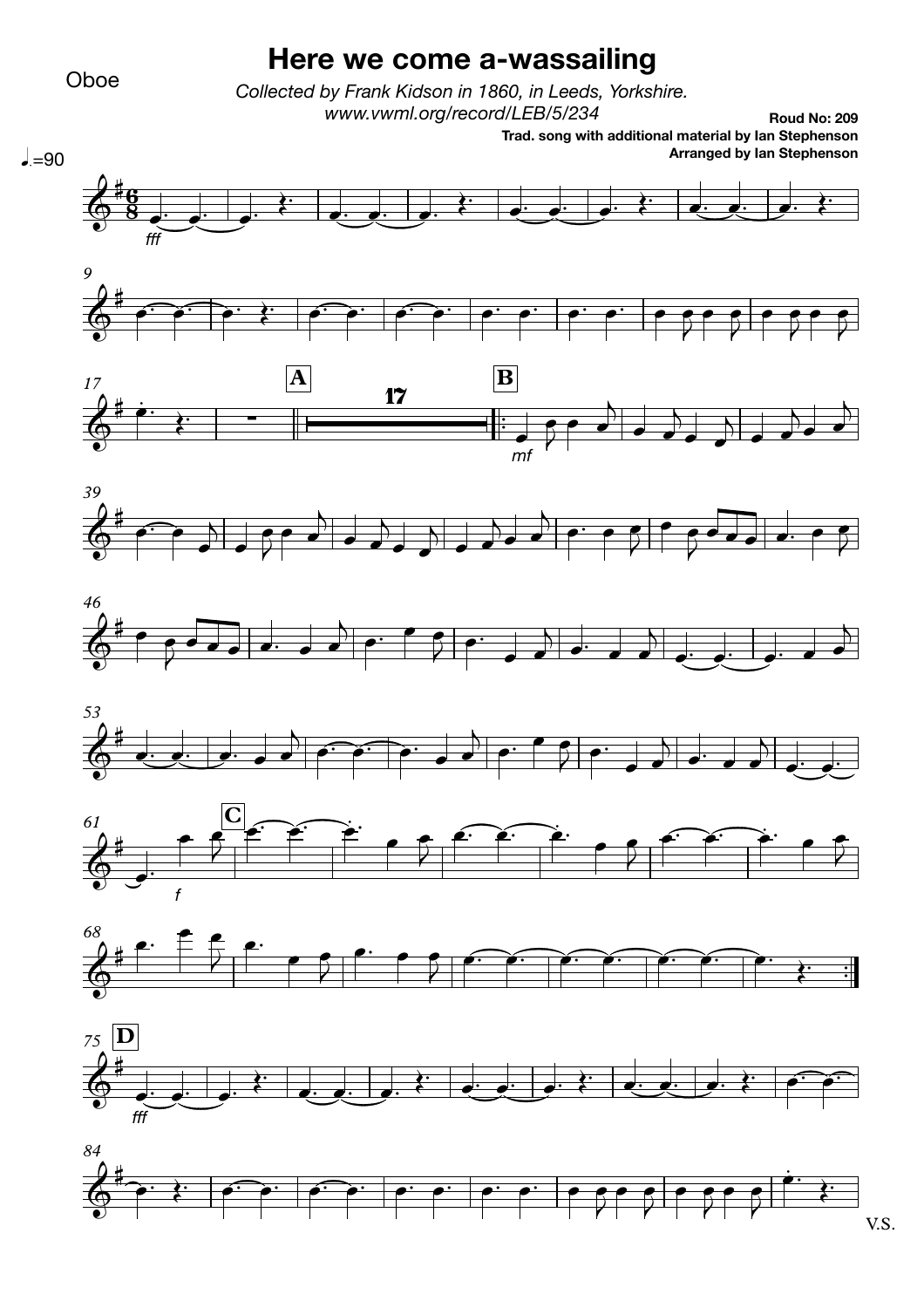Oboe









2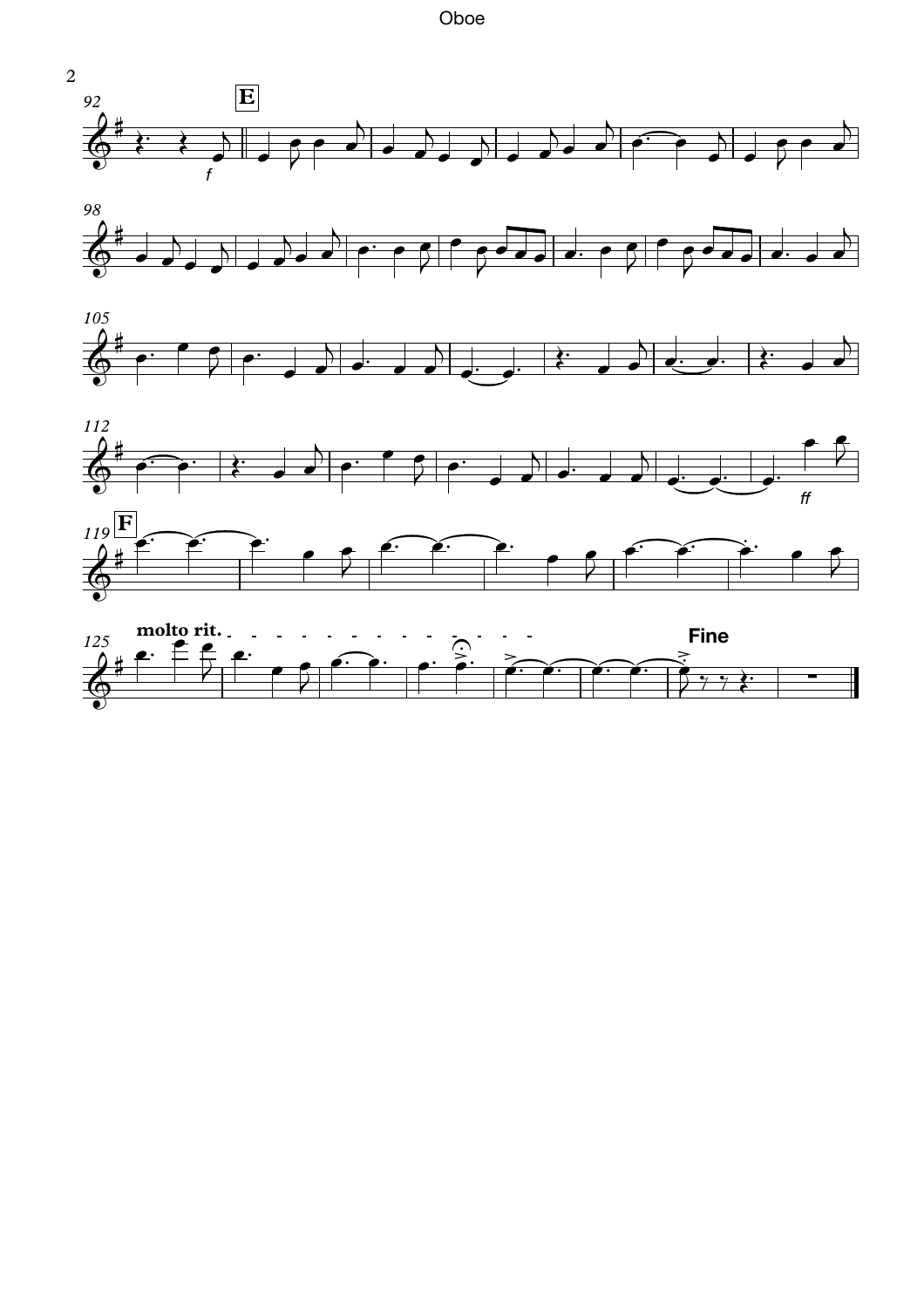**Clarinet 1** 

### Here we come a-wassailing

Collected by Frank Kidson in 1860, in Leeds, Yorkshire. www.vwml.org/record/LEB/5/234



V.S.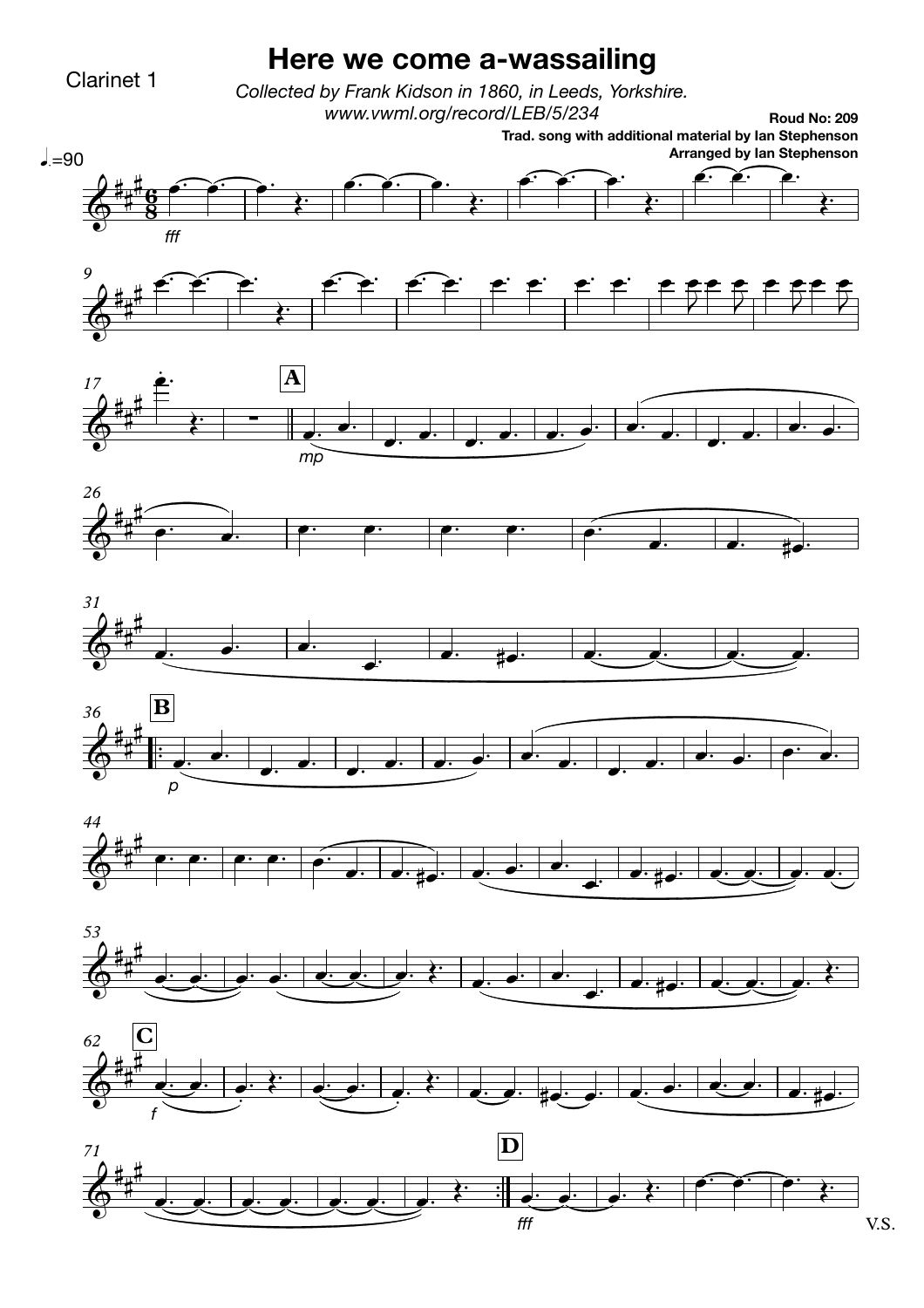Clarinet 1

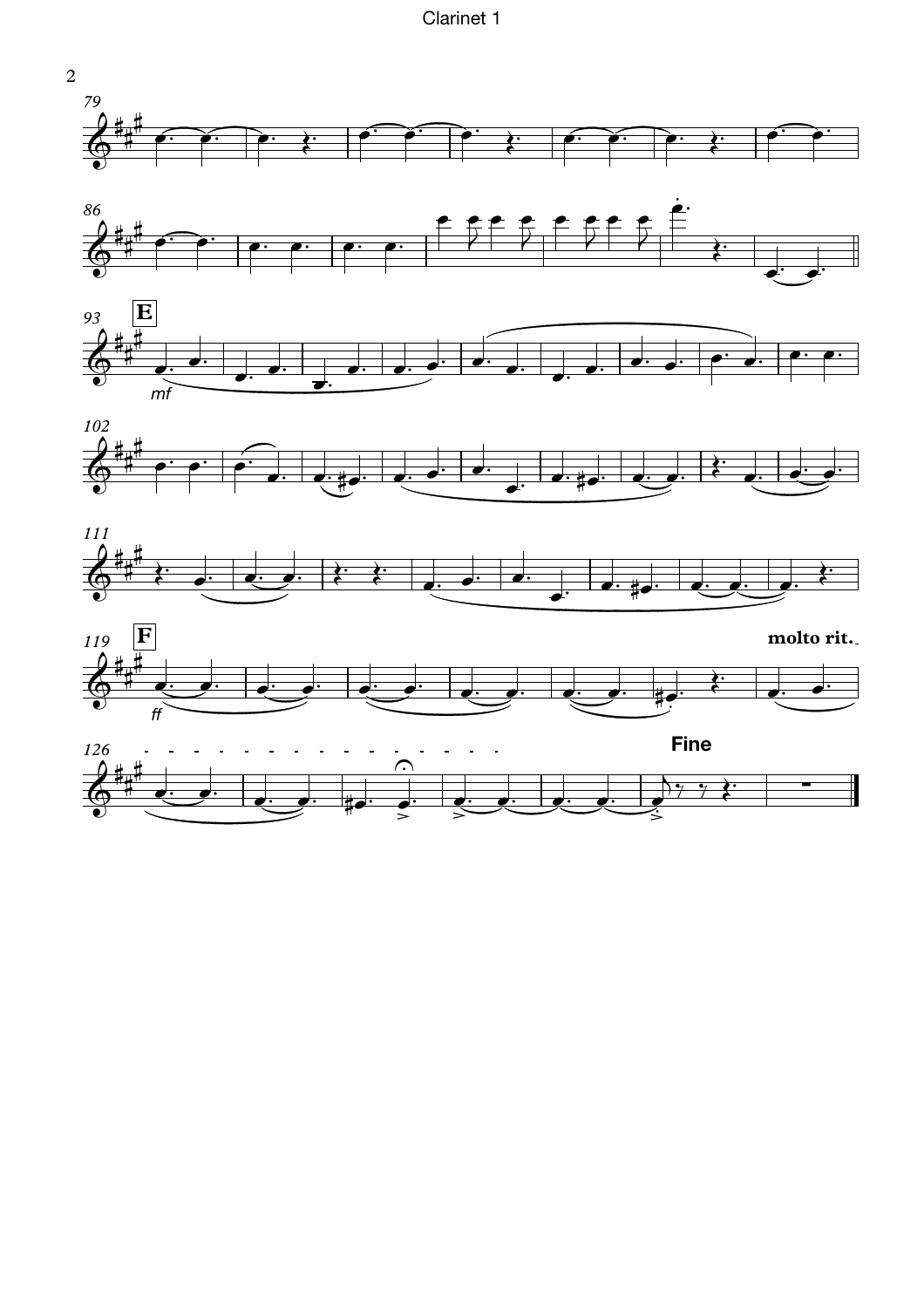**Clarinet 2** 

### Here we come a-wassailing

Collected by Frank Kidson in 1860, in Leeds, Yorkshire. www.vwml.org/record/LEB/5/234

**Roud No: 209** Trad. song with additional material by Ian Stephenson Arranged by Ian Stephenson

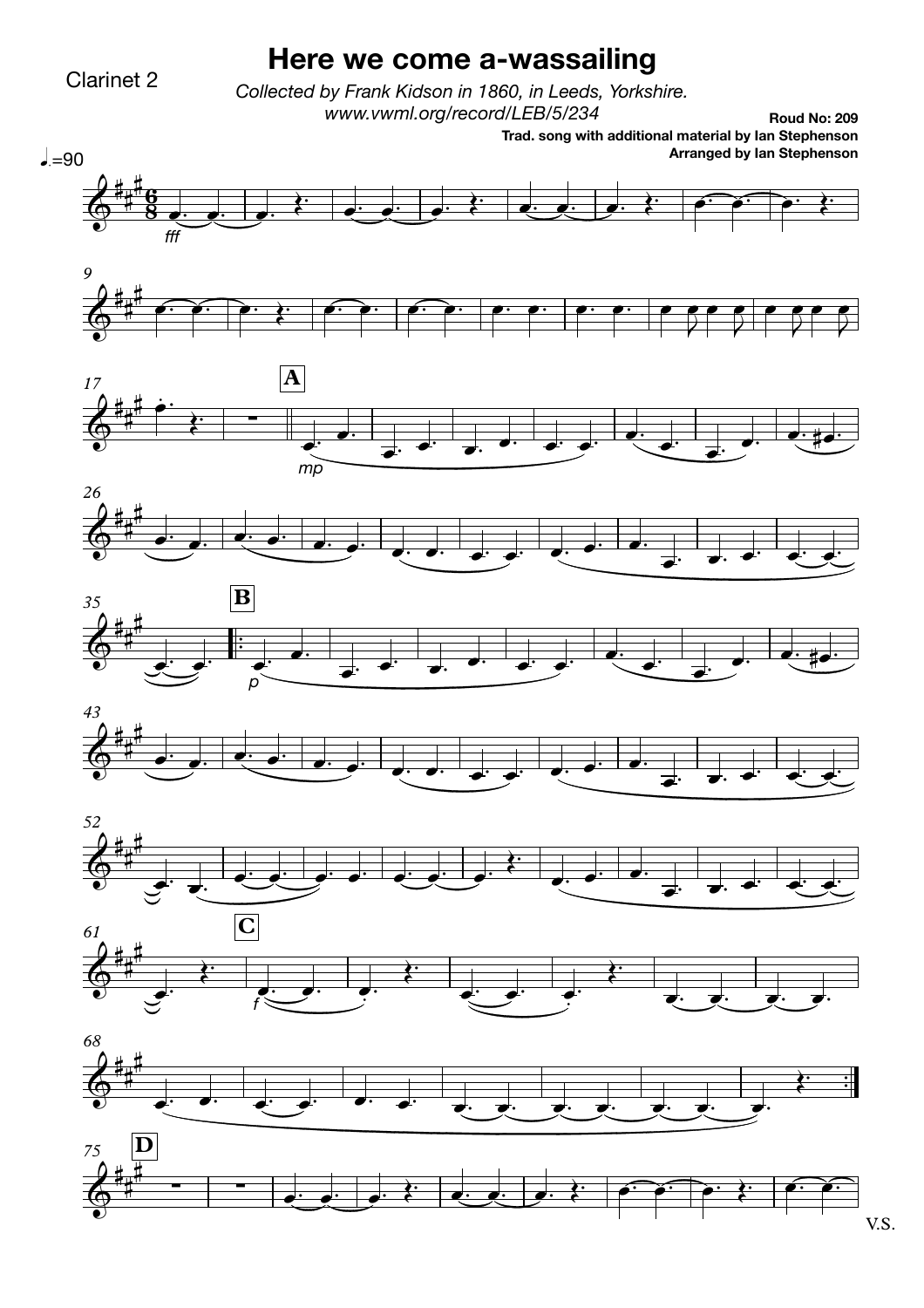Clarinet 2



 $\overline{2}$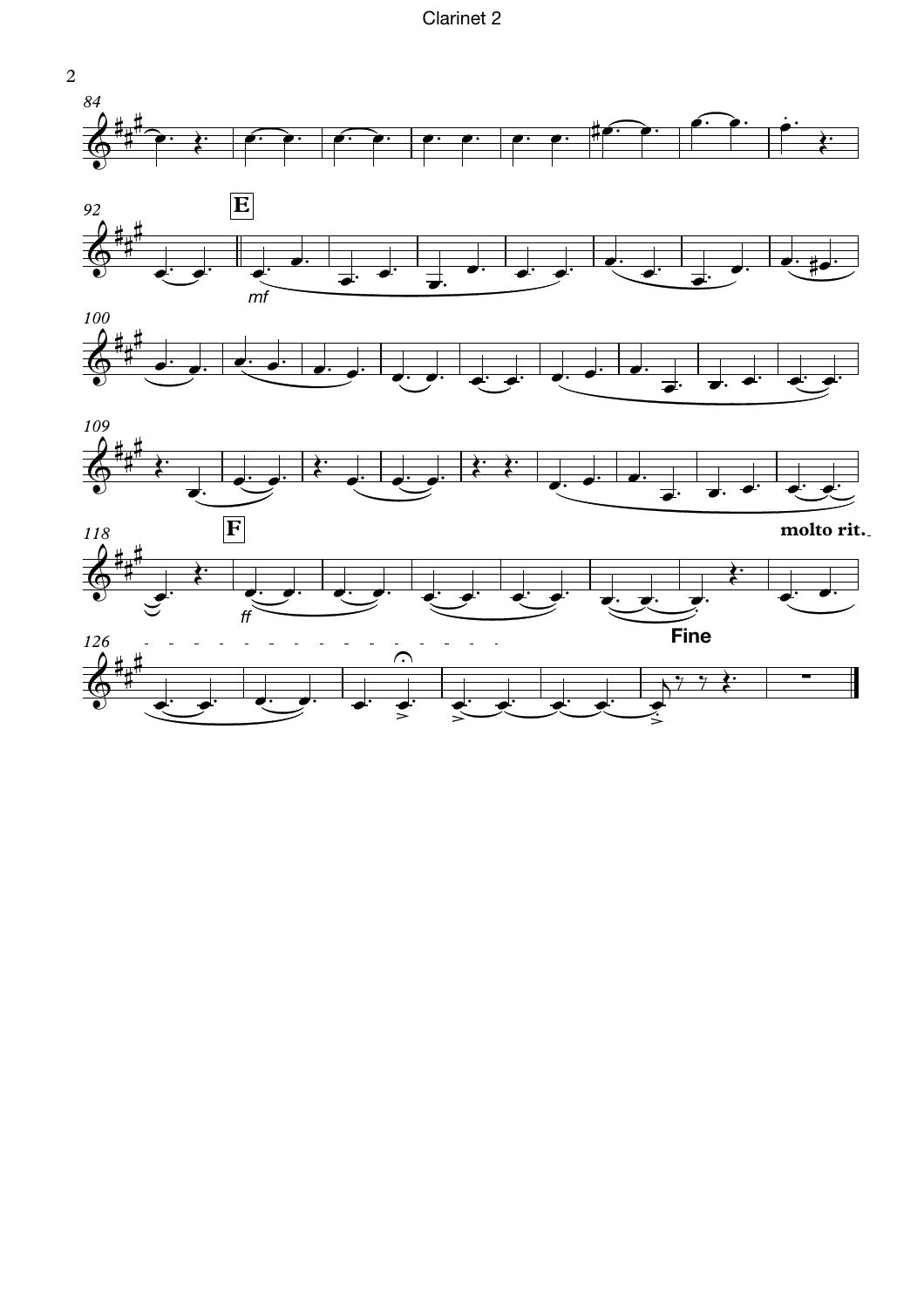### Here we come a-wassailing

Alto Saxophone 1 Collected by Frank Kidson in 1860, in Leeds, Yorkshire. www.vwml.org/record/LEB/5/234

**Roud No: 209** Trad. song with additional material by Ian Stephenson

V.S.

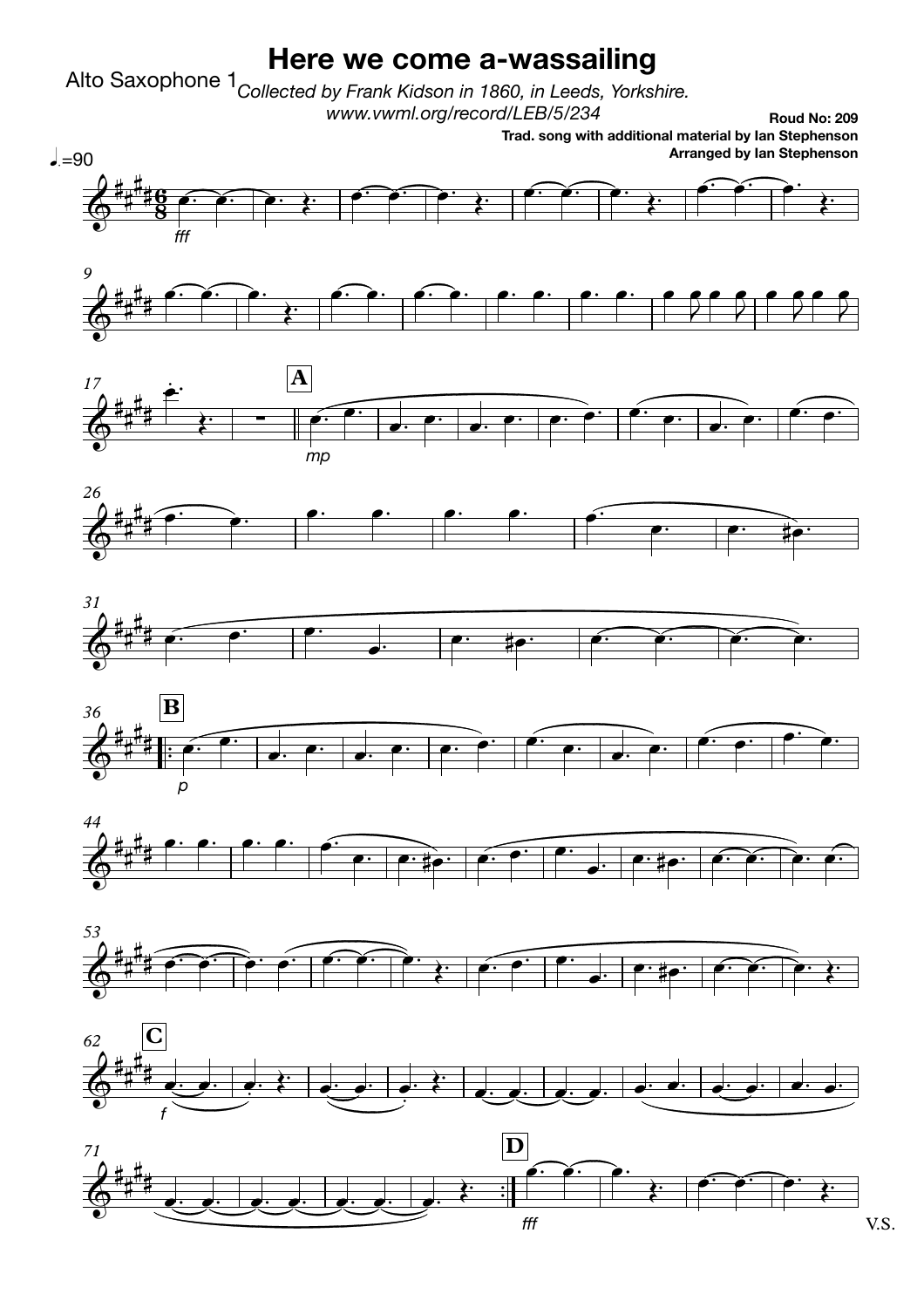Alto Saxophone 1



 $\overline{2}$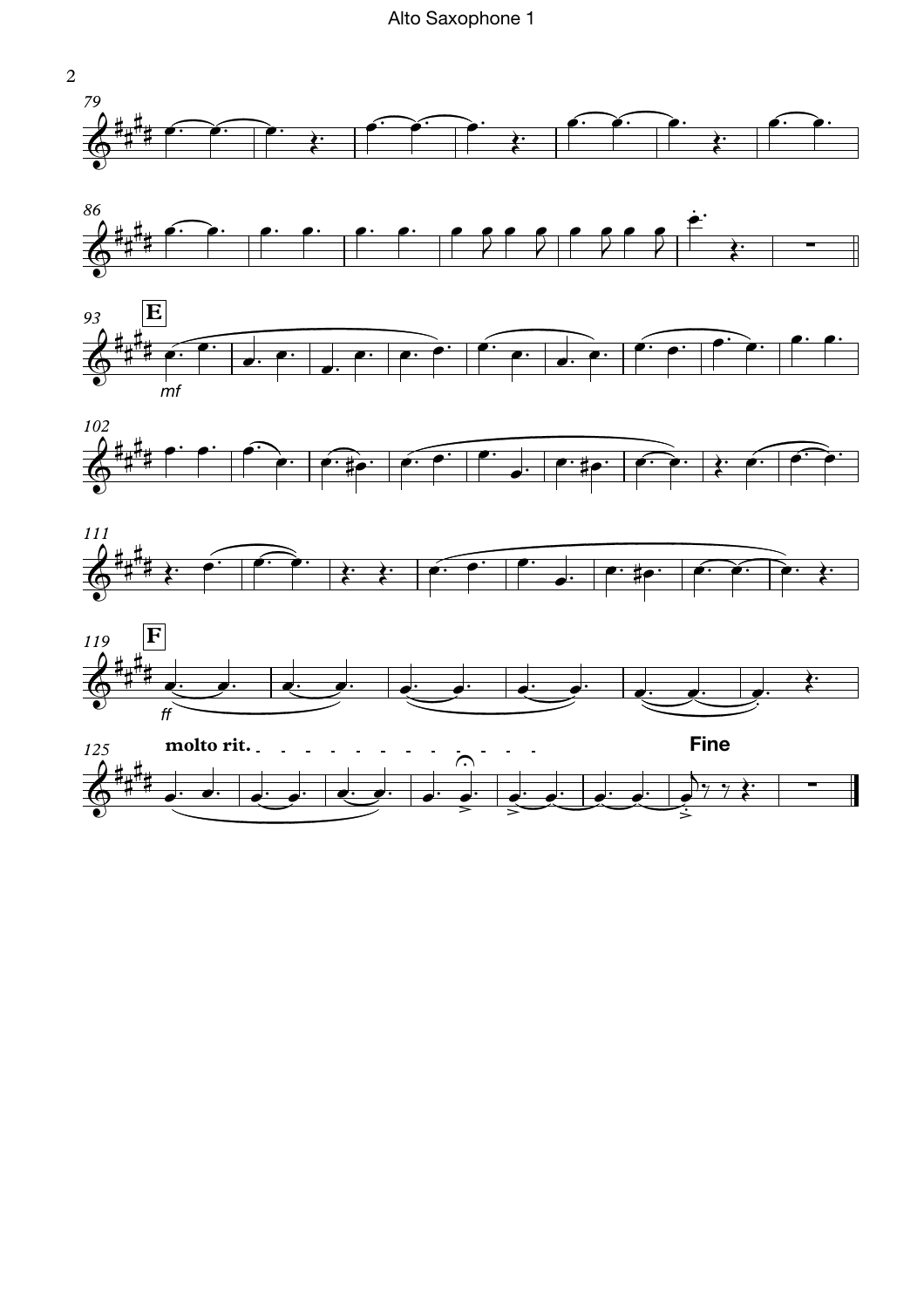Here we come a-wassailing<br>Alto Saxophone 2 Collected by Frank Kidson in 1860, in Leeds, Yorkshire.<br>www.vwml.org/record/LEB/5/234

Trad. song with additional material by Ian Stephenson  $l = 90$ **Arranged by Ian Stephenson** 孟  $\frac{1}{4}$ ∄  $\overline{\mathbf{A}}$  $17$  $\overrightarrow{A}$  $mp$ 26 大  $\overline{\mathbf{B}}$ 35













**Roud No: 209**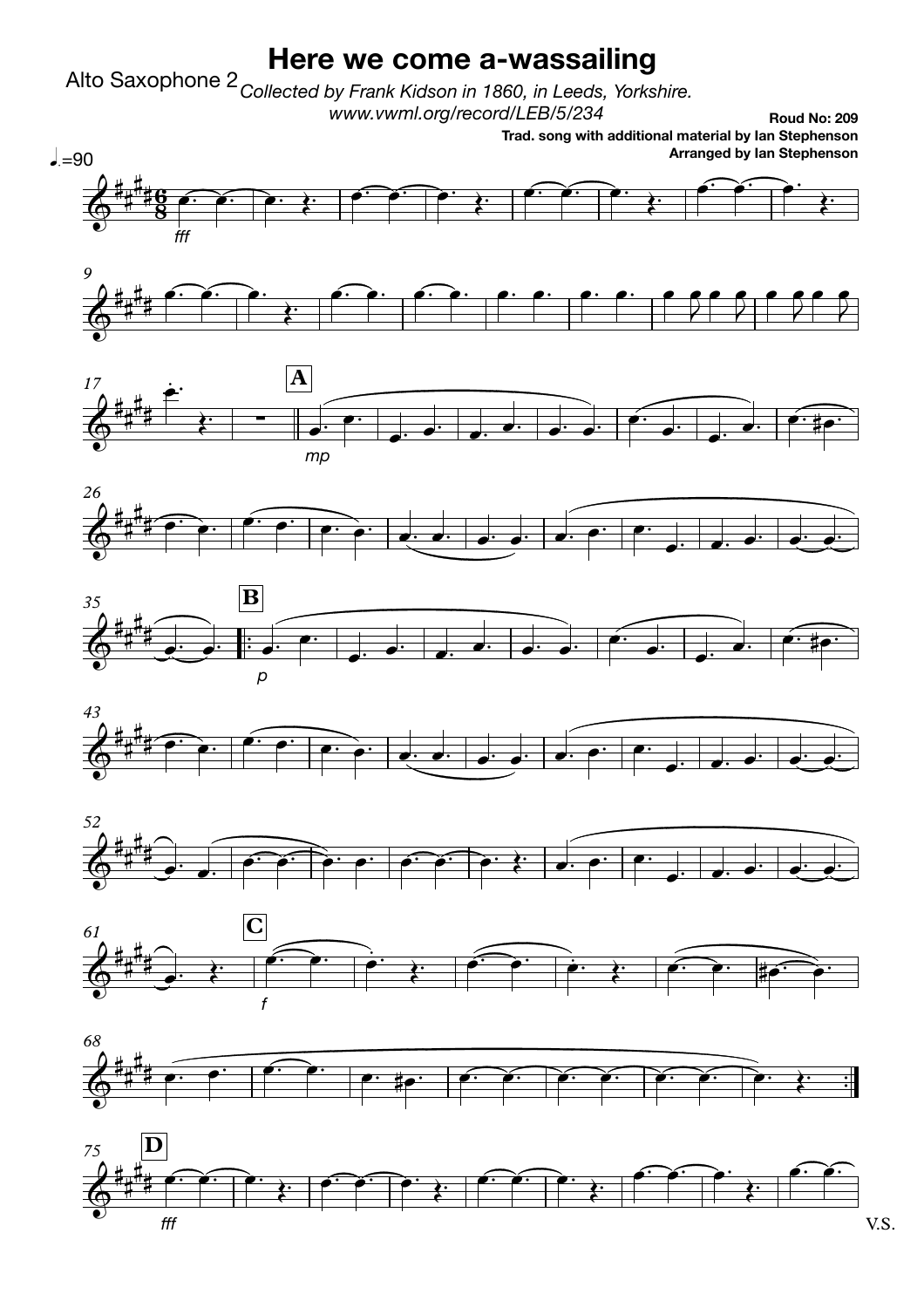Alto Saxophone 2



 $\overline{2}$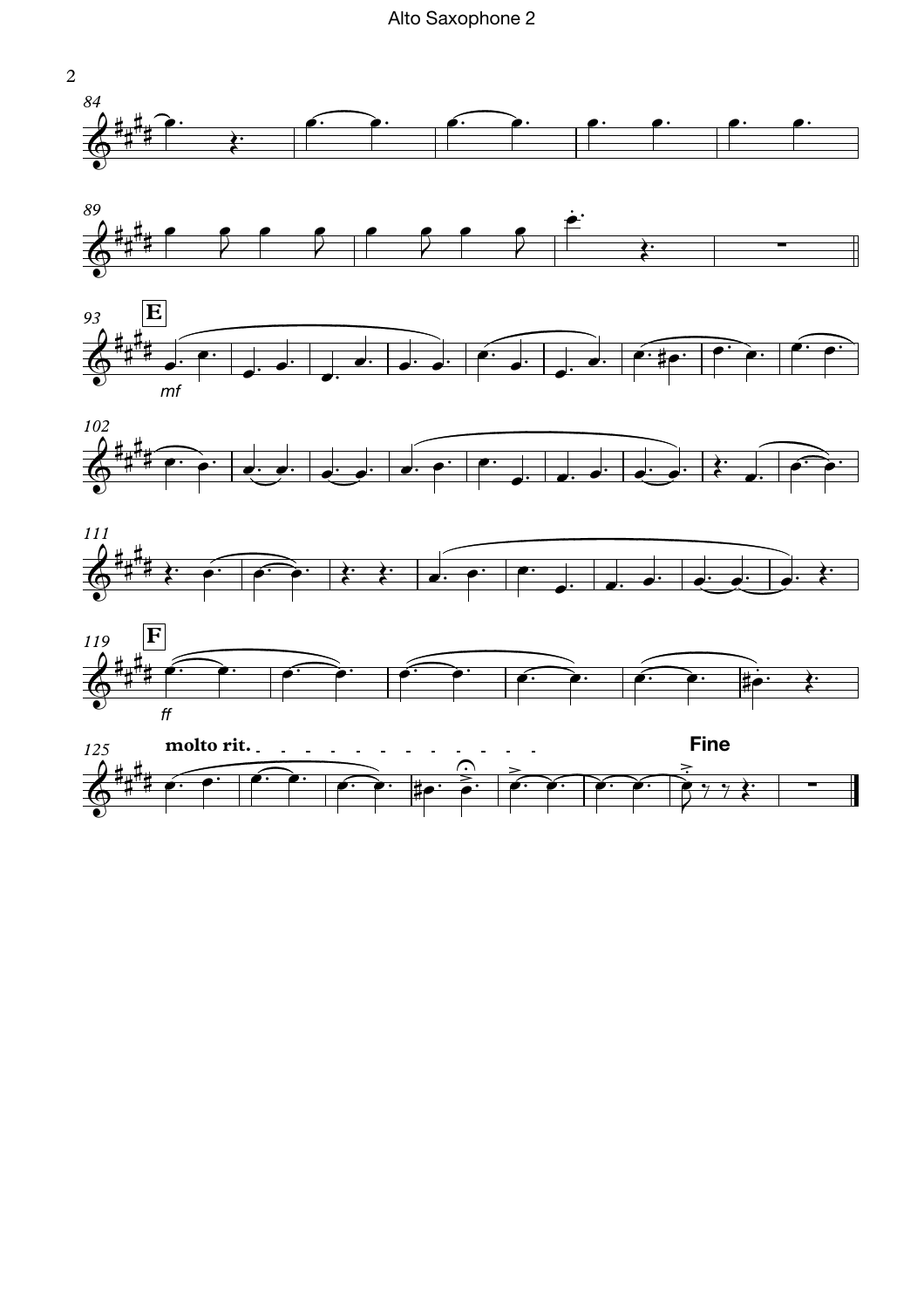Bassoon

### Here we come a-wassailing

Collected by Frank Kidson in 1860, in Leeds, Yorkshire. www.vwml.org/record/LEB/5/234

**Roud No: 209** Trad. song with additional material by Ian Stephenson Arranged by Ian Stephenson







26











 $75\overline{\mathbf{D}}$ 



 $l = 90$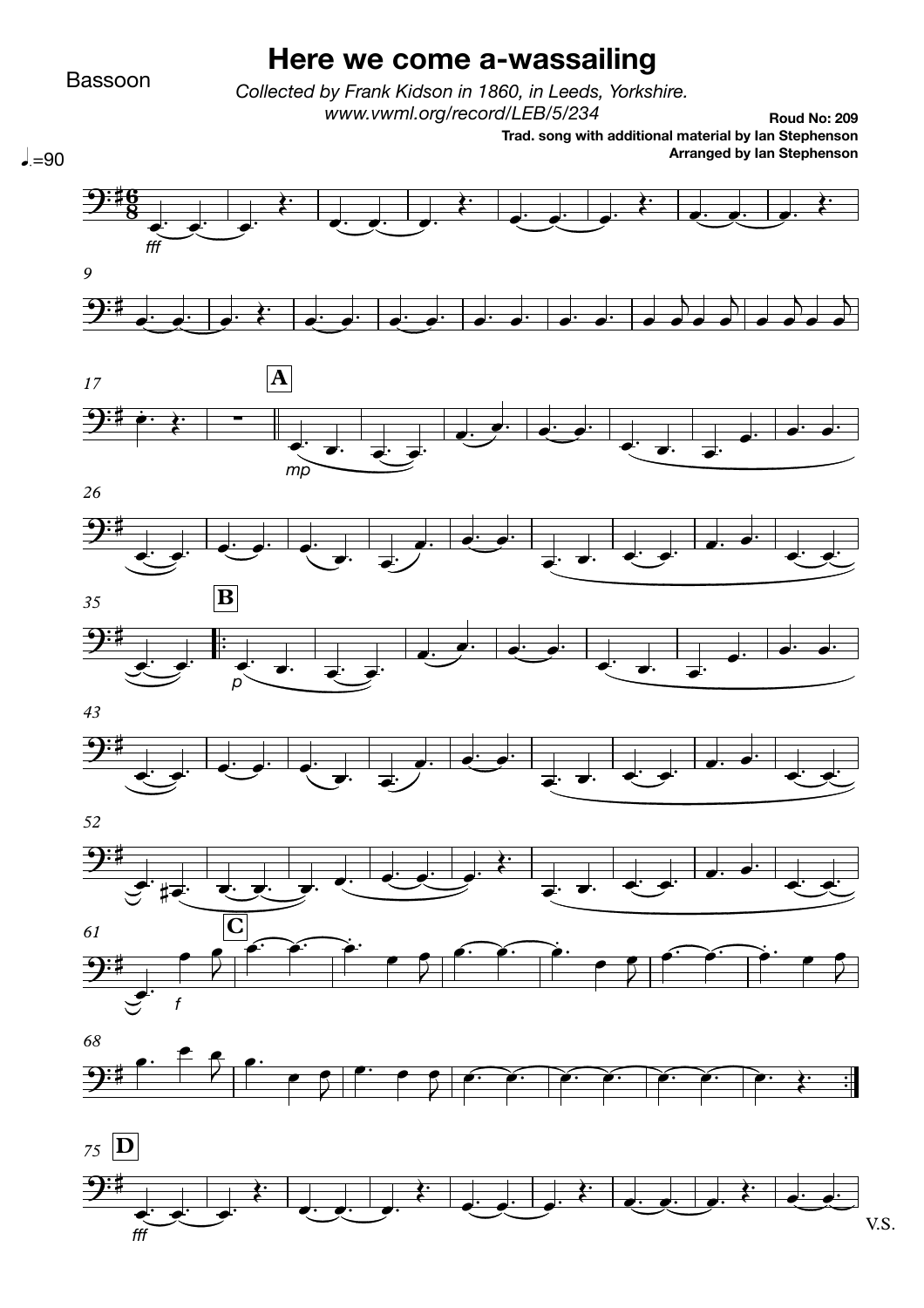Bassoon

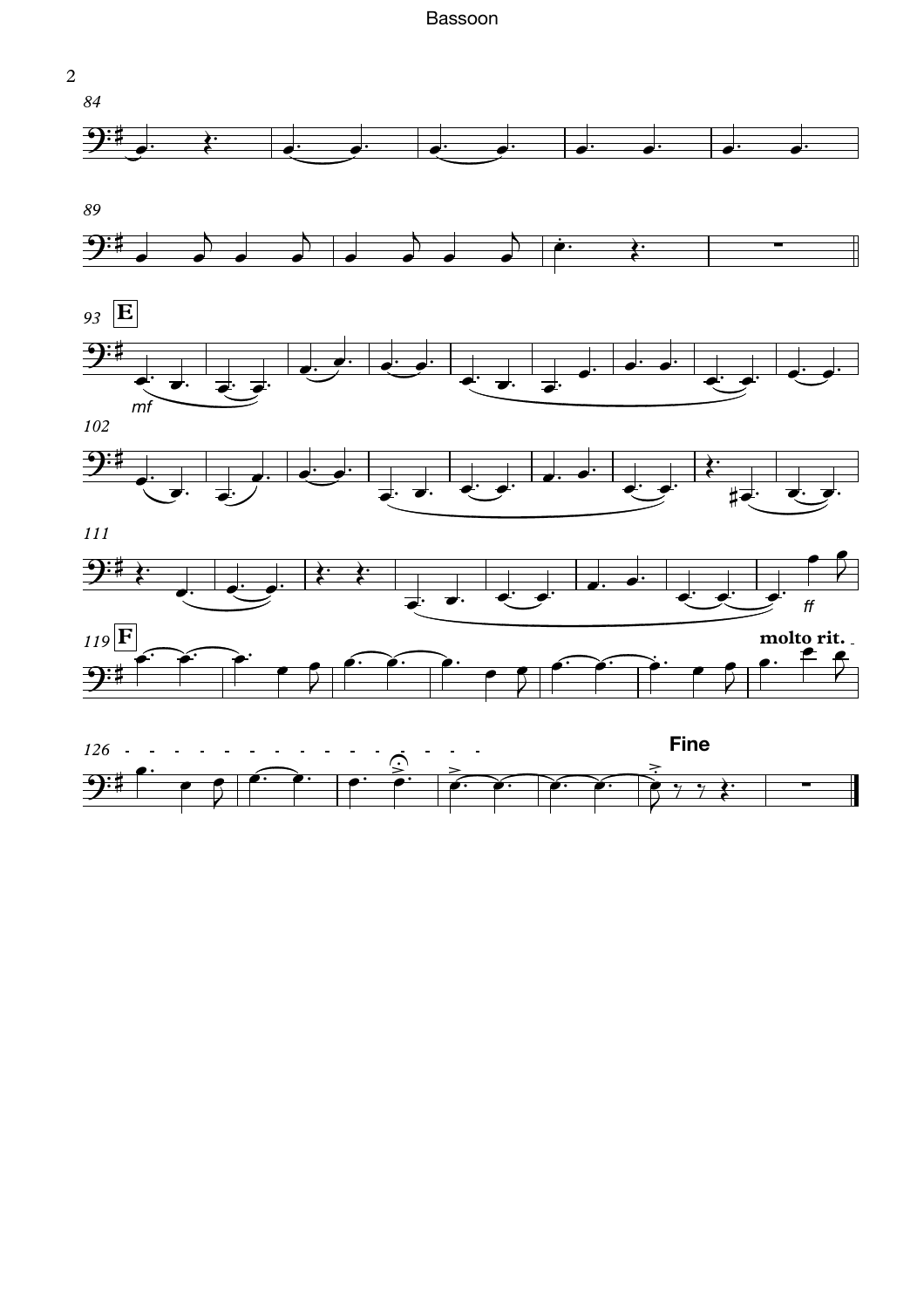Trumpet 1

### Here we come a-wassailing

Collected by Frank Kidson in 1860, in Leeds, Yorkshire. www.vwml.org/record/LEB/5/234

**Roud No: 209** Trad. song with additional material by Ian Stephenson **Arranged by Ian Stephenson** 

















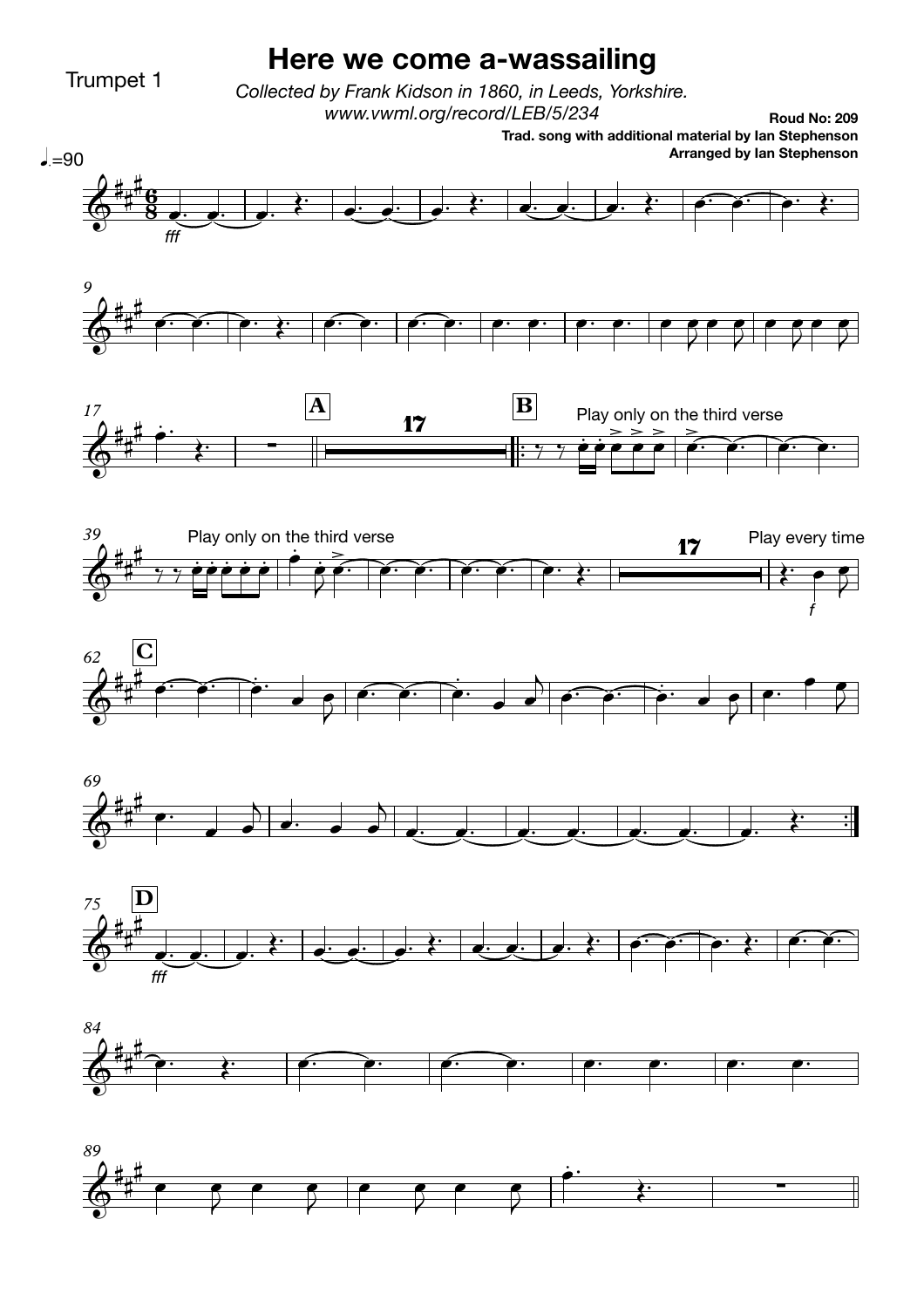Trumpet 1



 $\overline{2}$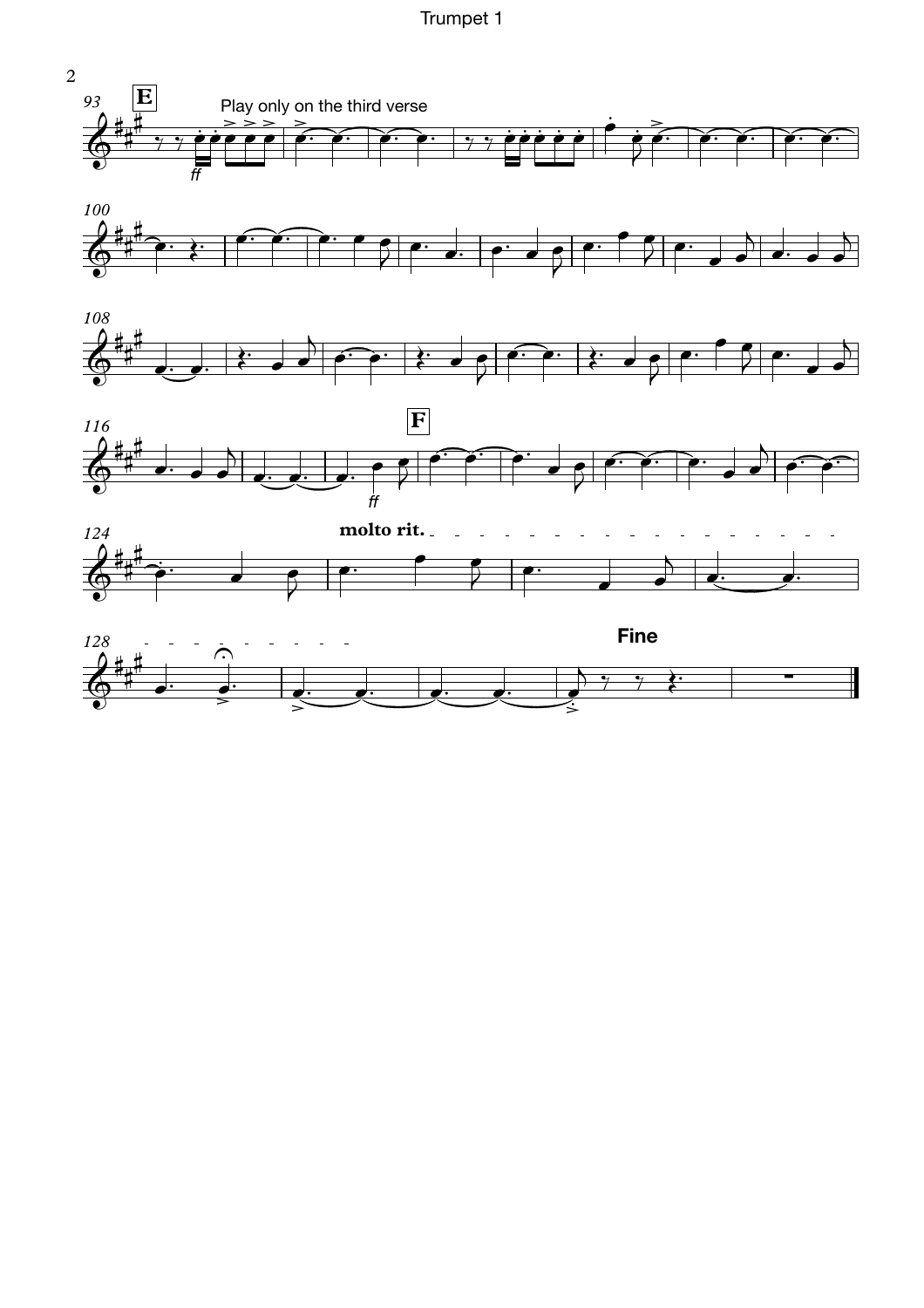Trumpet 2

### Here we come a-wassailing

Collected by Frank Kidson in 1860, in Leeds, Yorkshire. www.vwml.org/record/LEB/5/234

**Roud No: 209** Trad. song with additional material by Ian Stephenson **Arranged by Ian Stephenson** 

















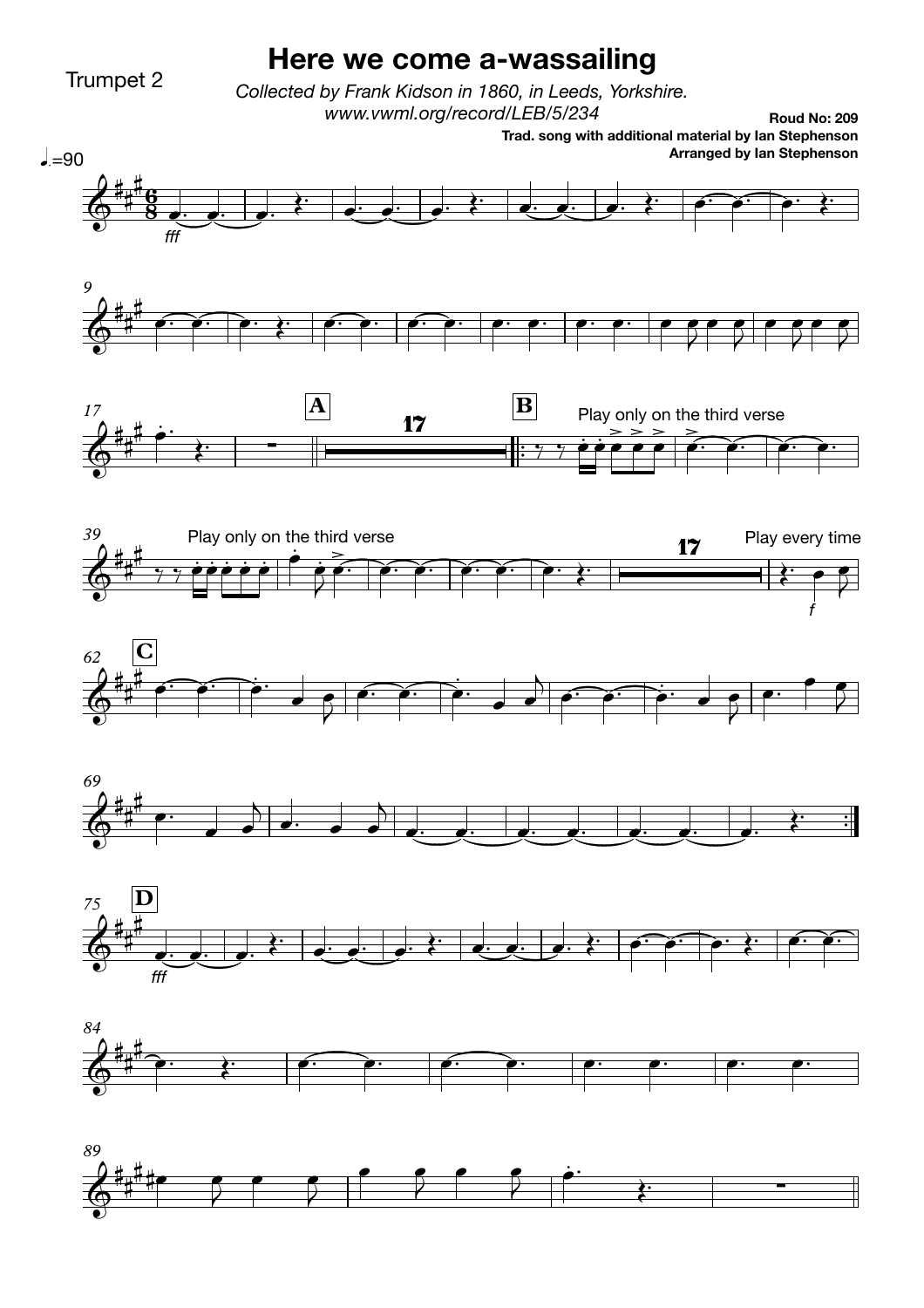Trumpet 2



 $\overline{2}$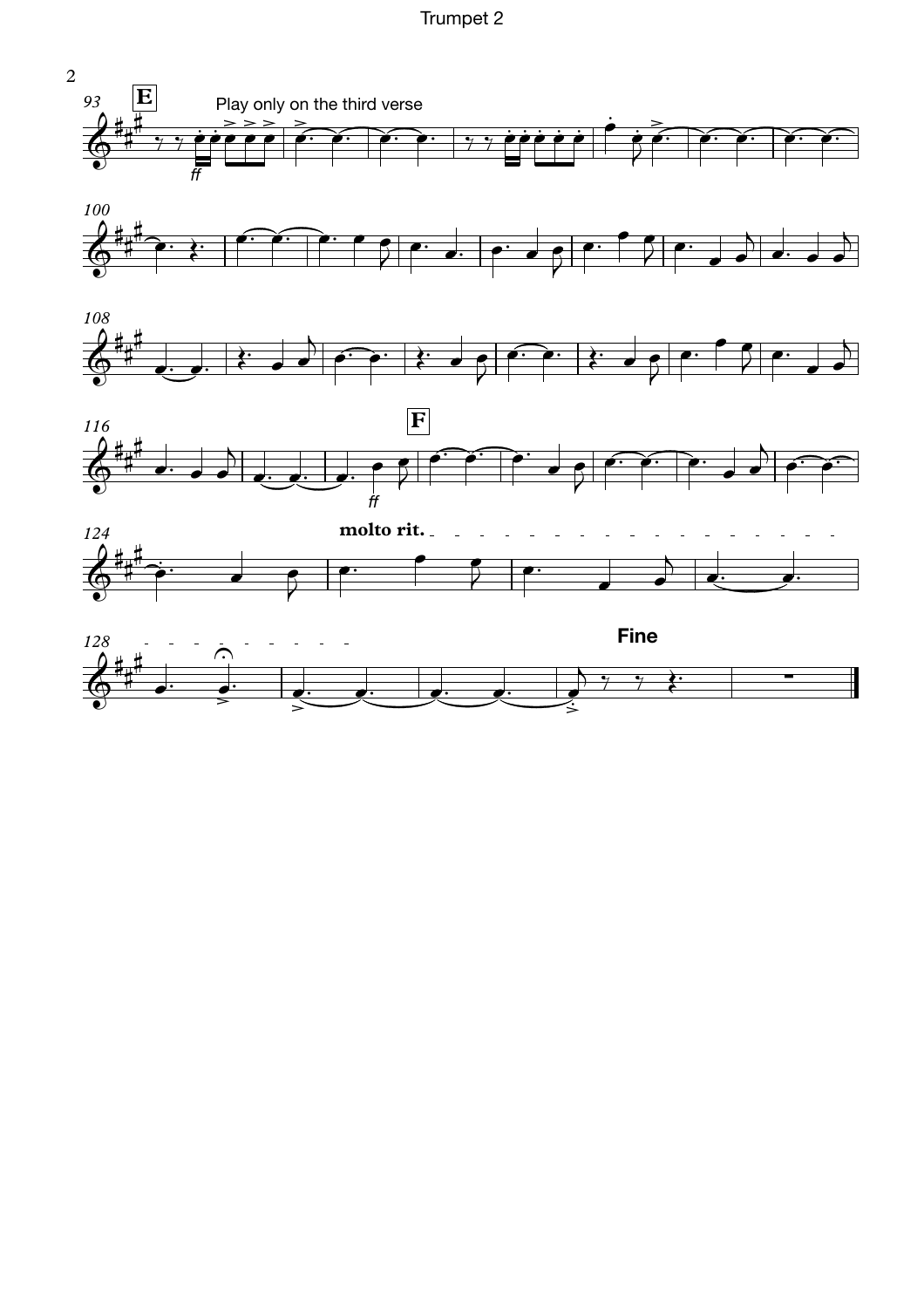### Here we come a-wassailing

Collected by Frank Kidson in 1860, in Leeds, Yorkshire. www.vwml.org/record/LEB/5/234

**Roud No: 209** Trad. song with additional material by Ian Stephenson



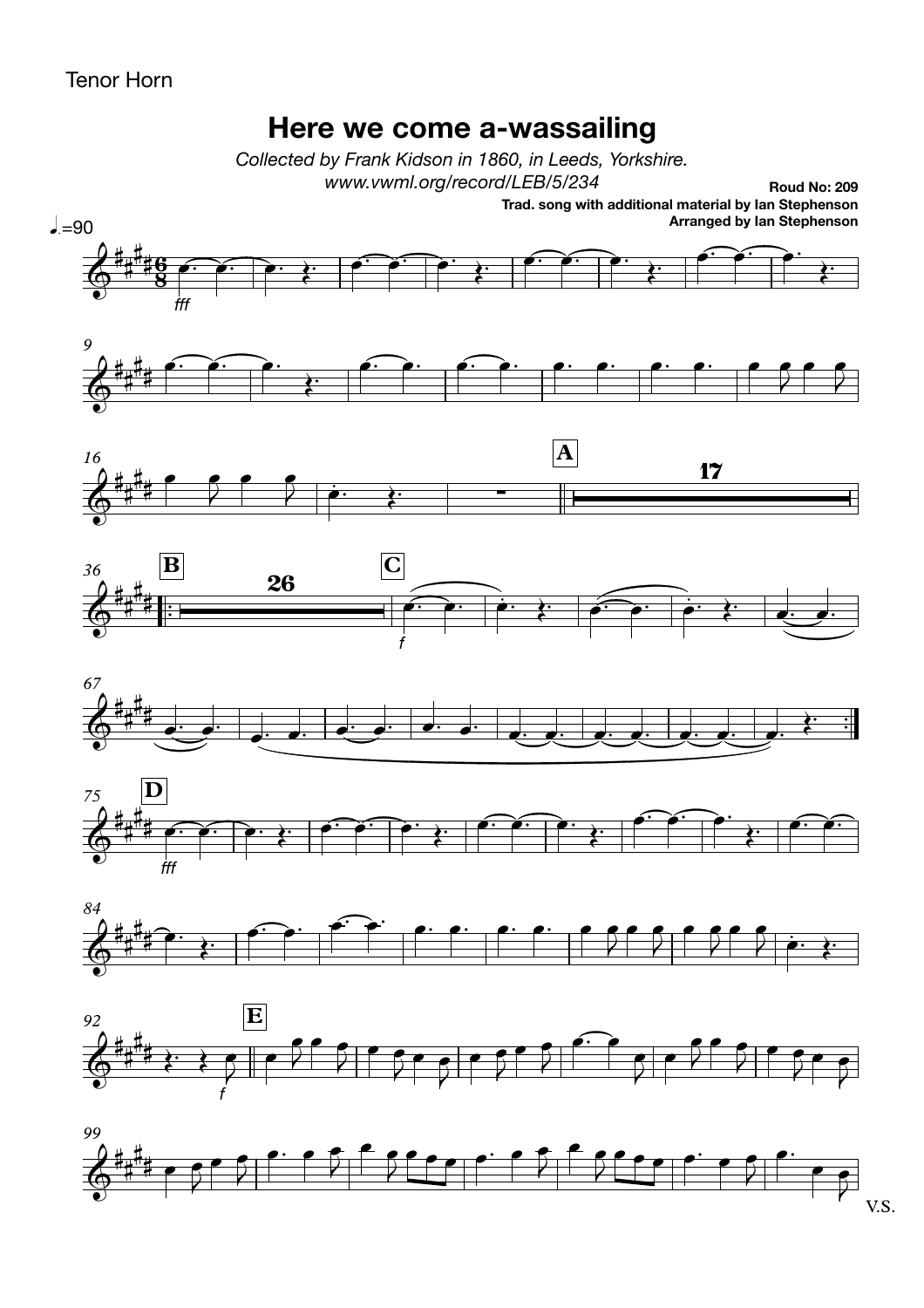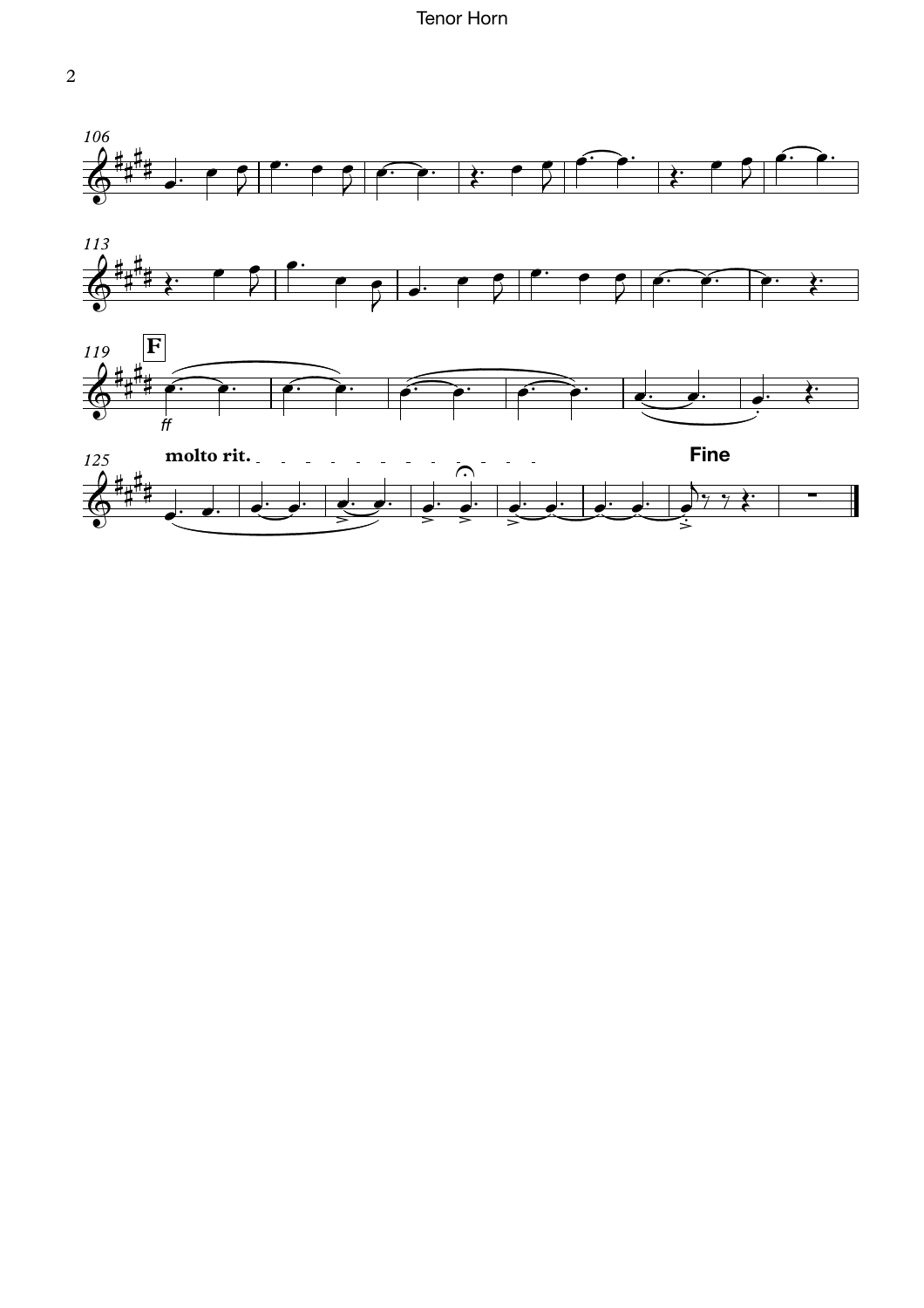Trombone 1

### Here we come a-wassailing

Collected by Frank Kidson in 1860, in Leeds, Yorkshire. www.vwml.org/record/LEB/5/234

**Roud No: 209** Trad. song with additional material by Ian Stephenson Arranged by Ian Stephenson















99  $\bar{\mathcal{P}}_1$  $\bigoplus$ 

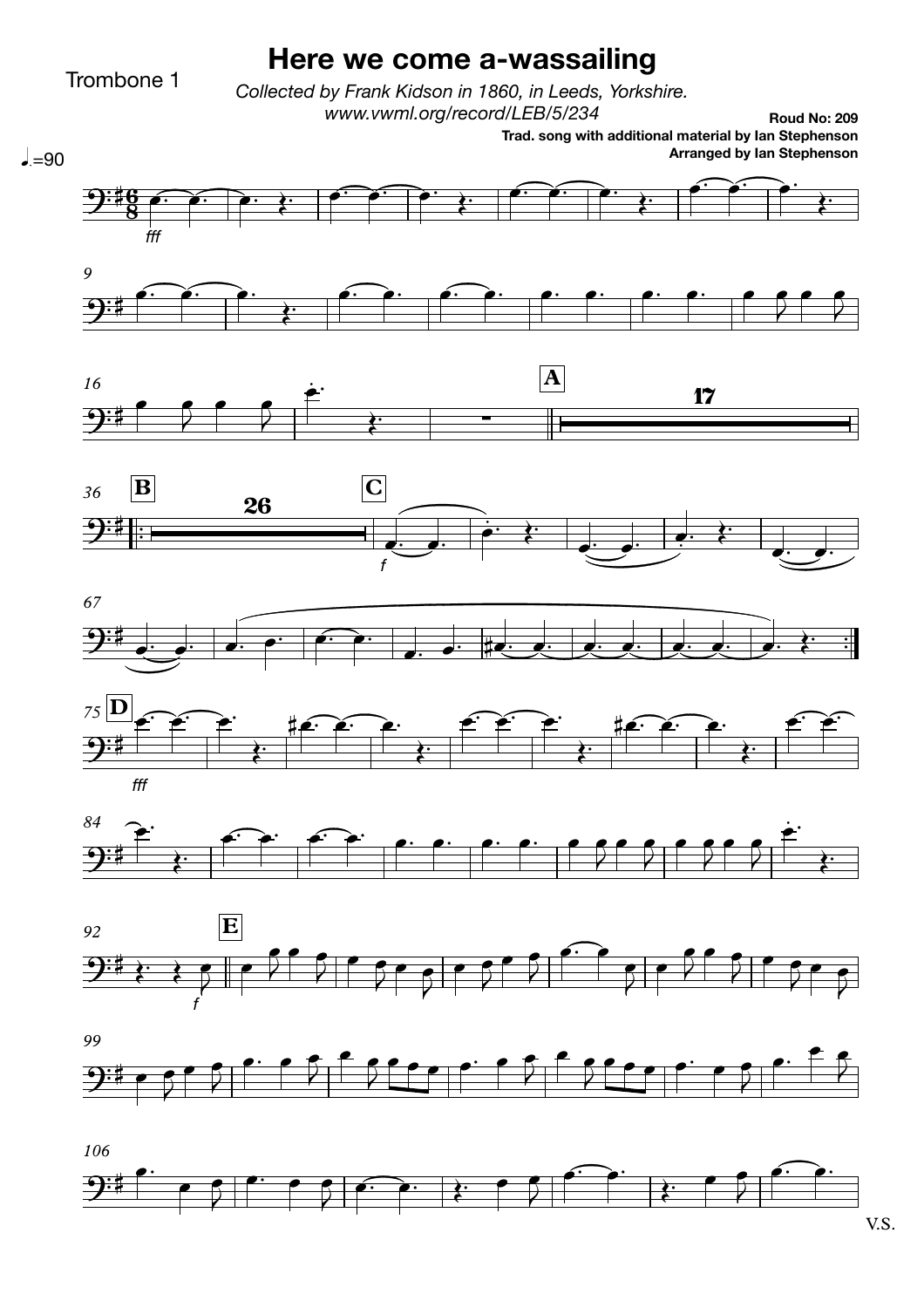Trombone 1



 $\overline{c}$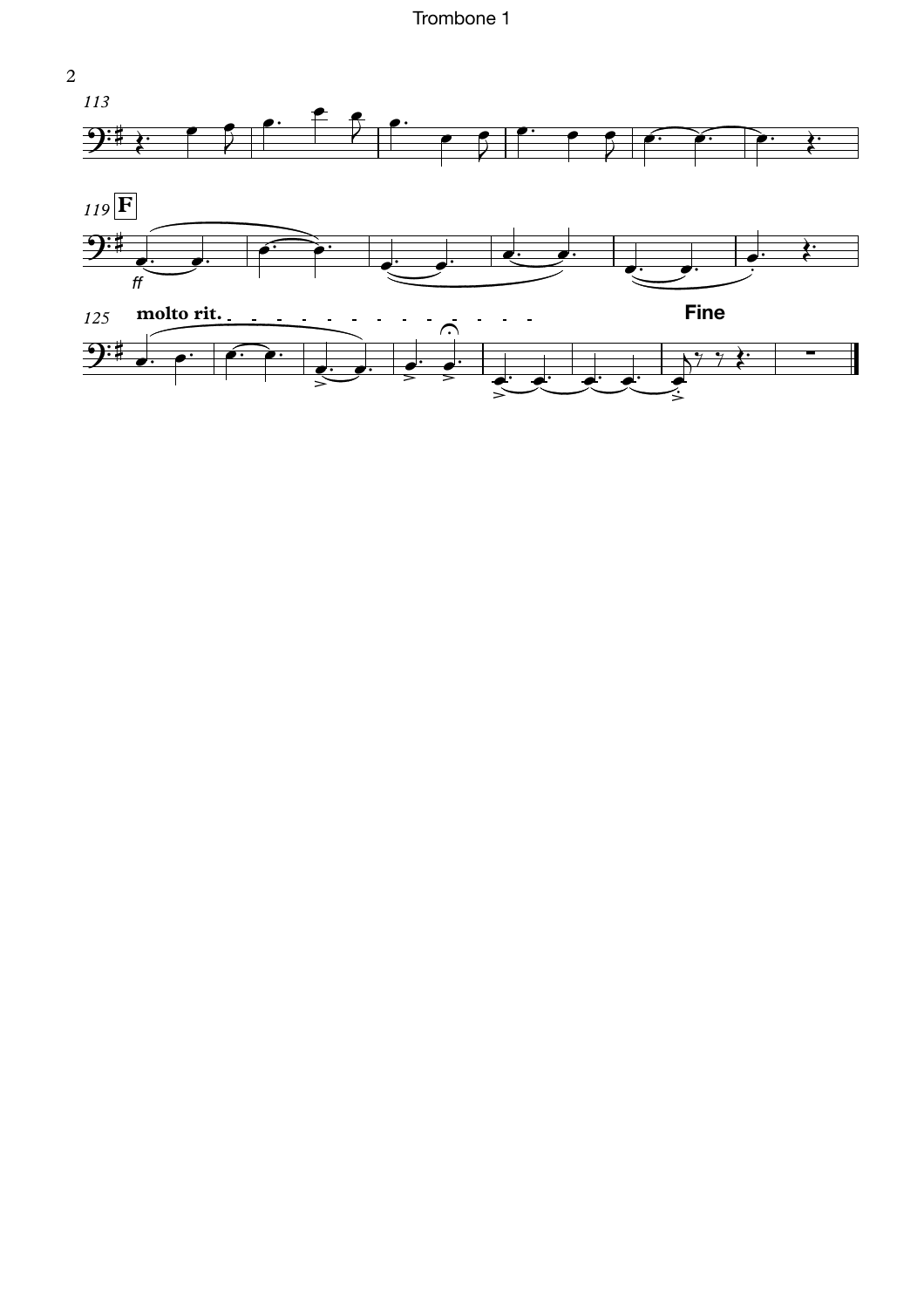Trombone 2

### **Here we come a-wassailing**

*Collected by Frank Kidson in 1860, in Leeds, Yorkshire. www.vwml.org/record/LEB/5/234* **Roud No: <sup>209</sup>**

**Trad. song with additional material by Ian Stephenson Arranged by Ian Stephenson**

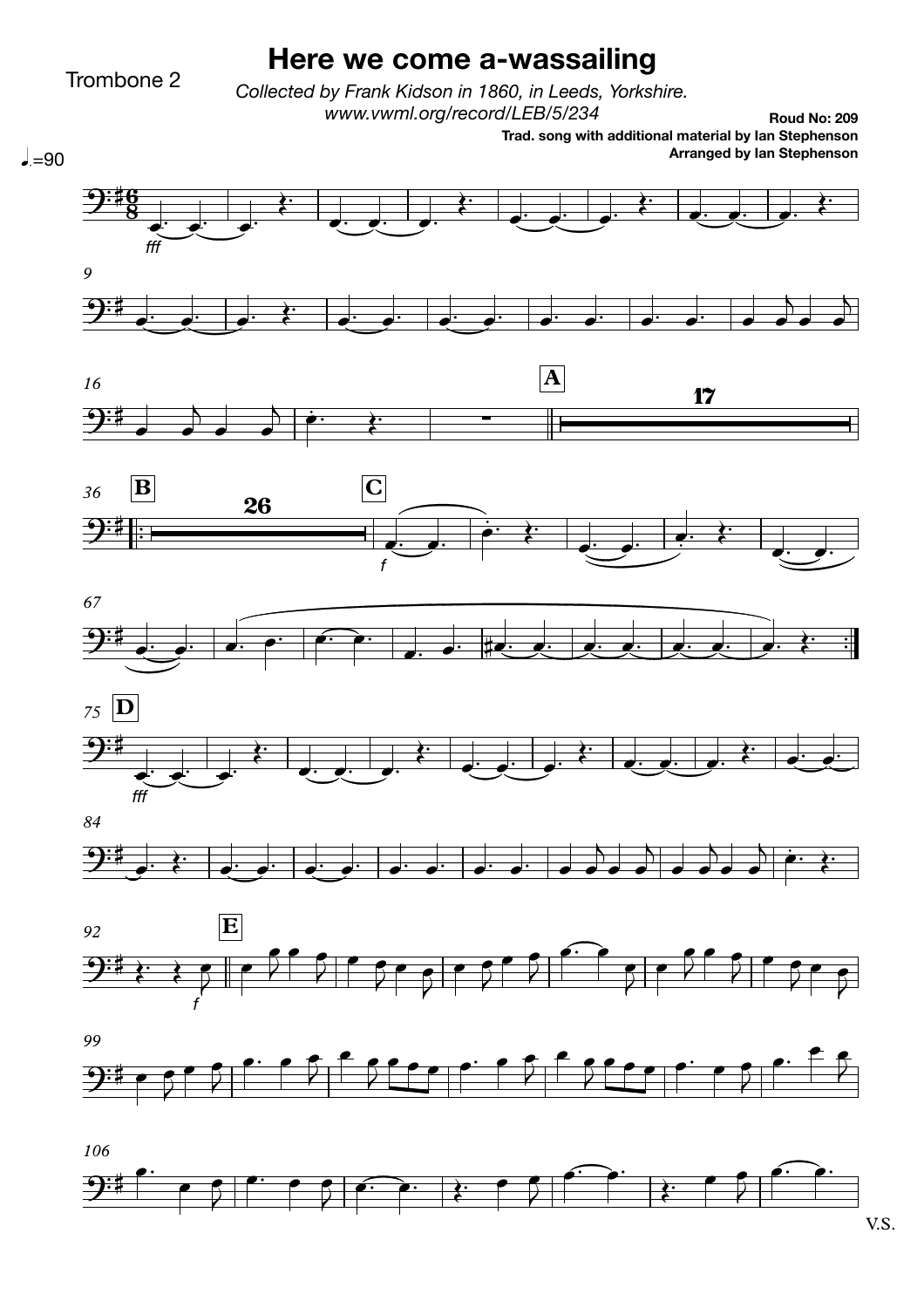Trombone 2



 $\overline{c}$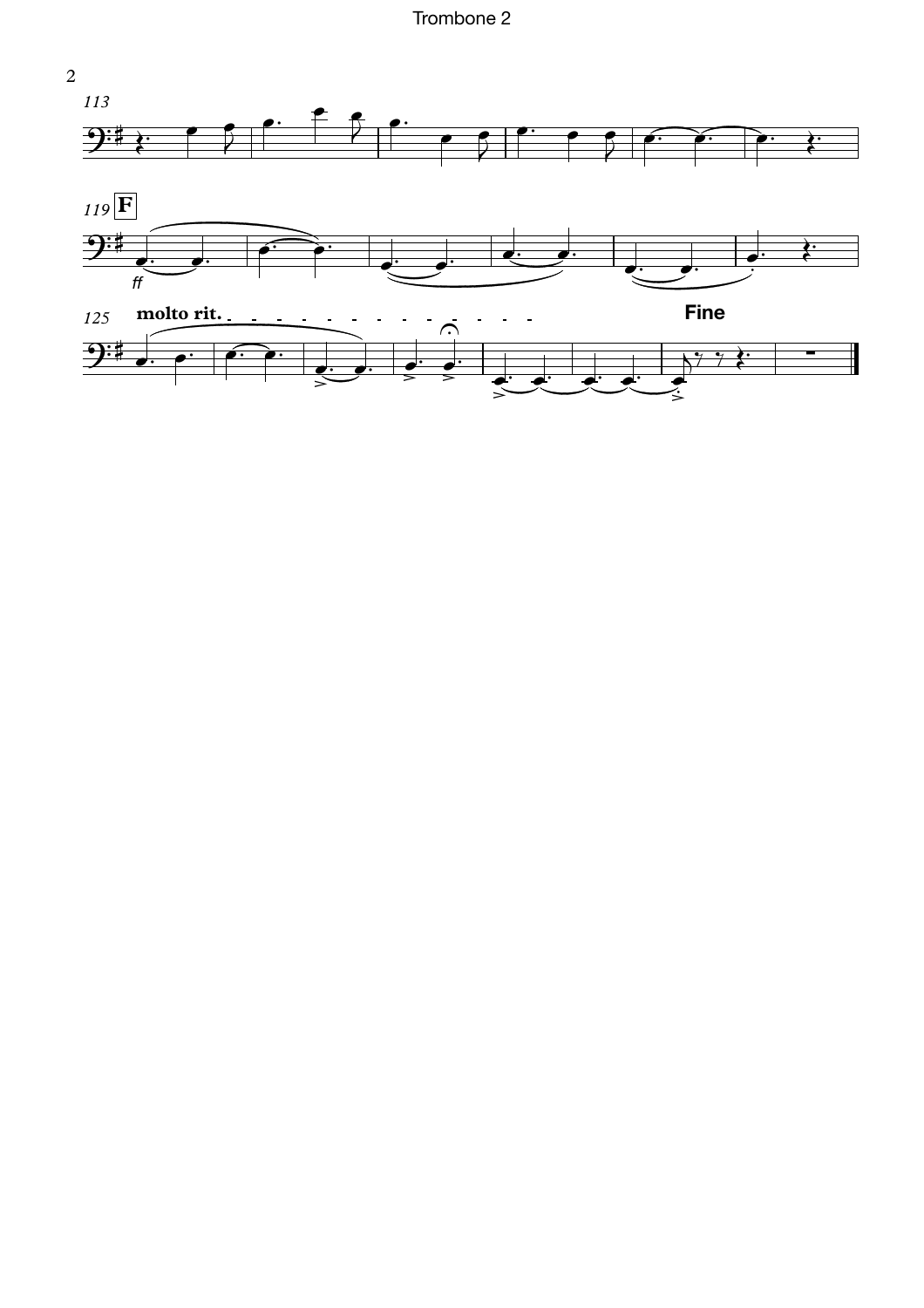Tuba

### Here we come a-wassailing

Collected by Frank Kidson in 1860, in Leeds, Yorkshire. www.vwml.org/record/LEB/5/234

**Roud No: 209** Trad. song with additional material by Ian Stephenson Arranged by Ian Stephenson

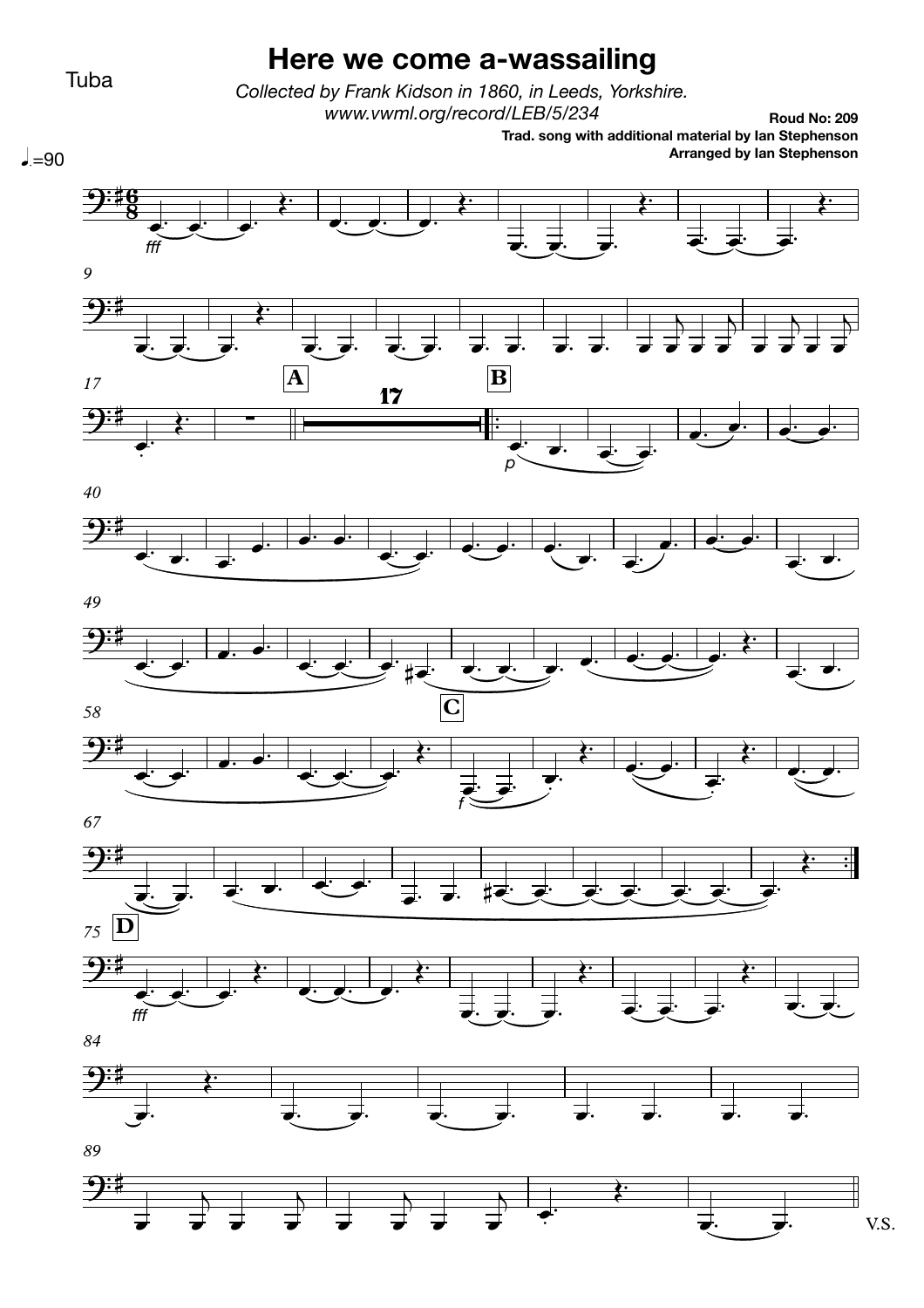Tuba

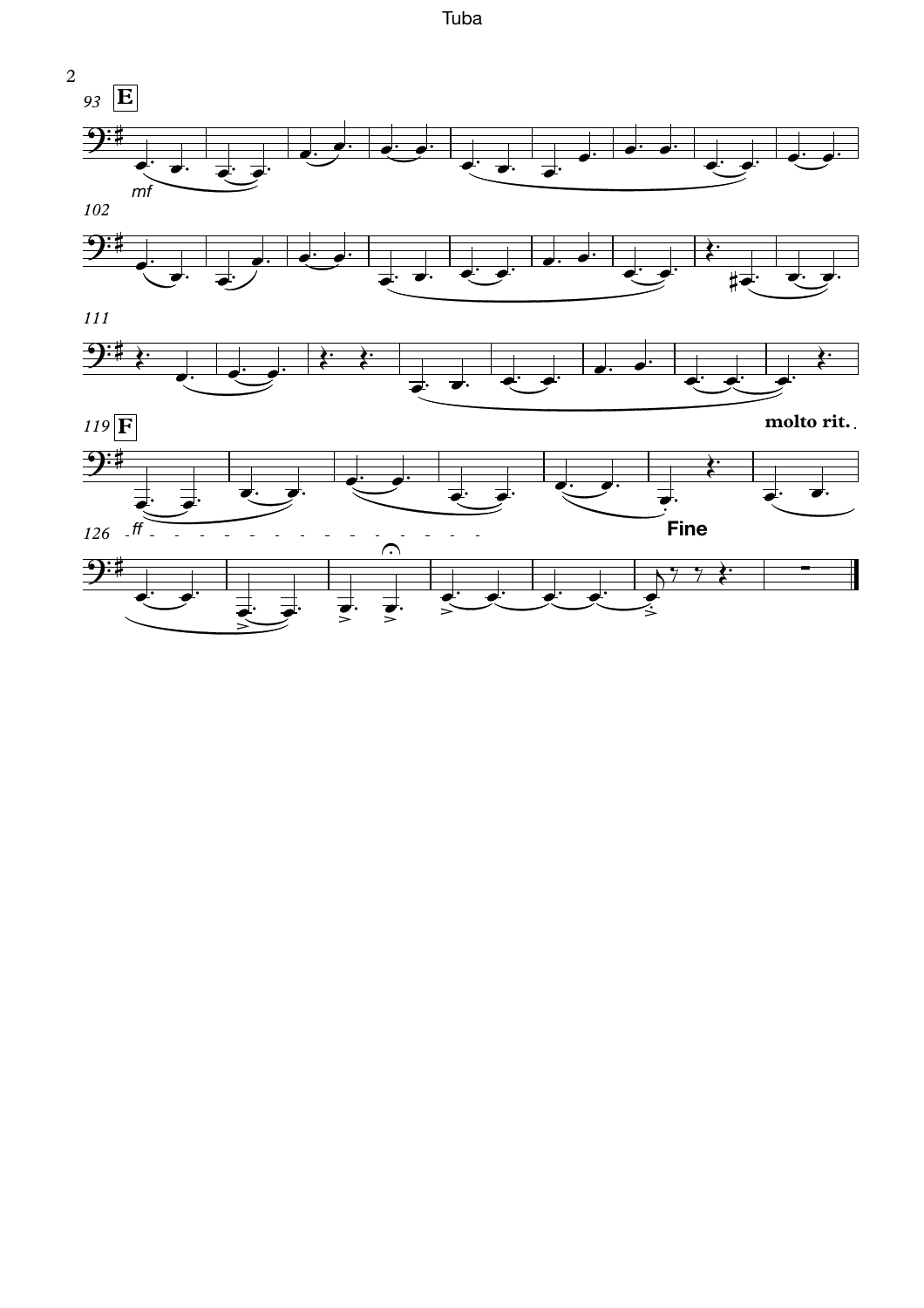Drum Set

### **Here we come a-wassailing**

*Collected by Frank Kidson in 1860, in Leeds, Yorkshire. www.vwml.org/record/LEB/5/234* **Roud No: <sup>209</sup>**

**Trad. song with additional material by Ian Stephenson**













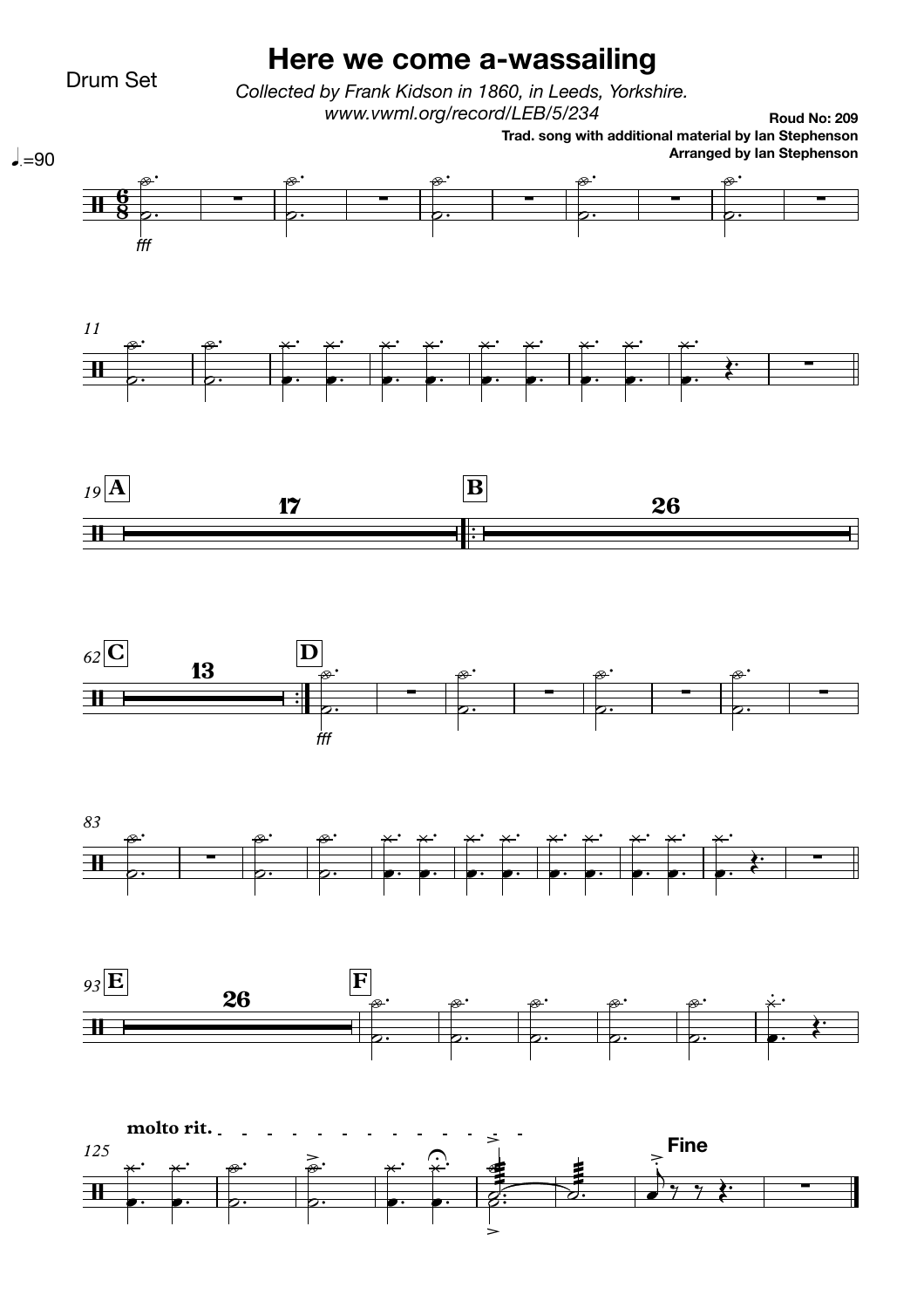### **Here we come a-wassailing**

*Collected by Frank Kidson in 1860, in Leeds, Yorkshire. www.vwml.org/record/LEB/5/234* **Roud No: <sup>209</sup>**



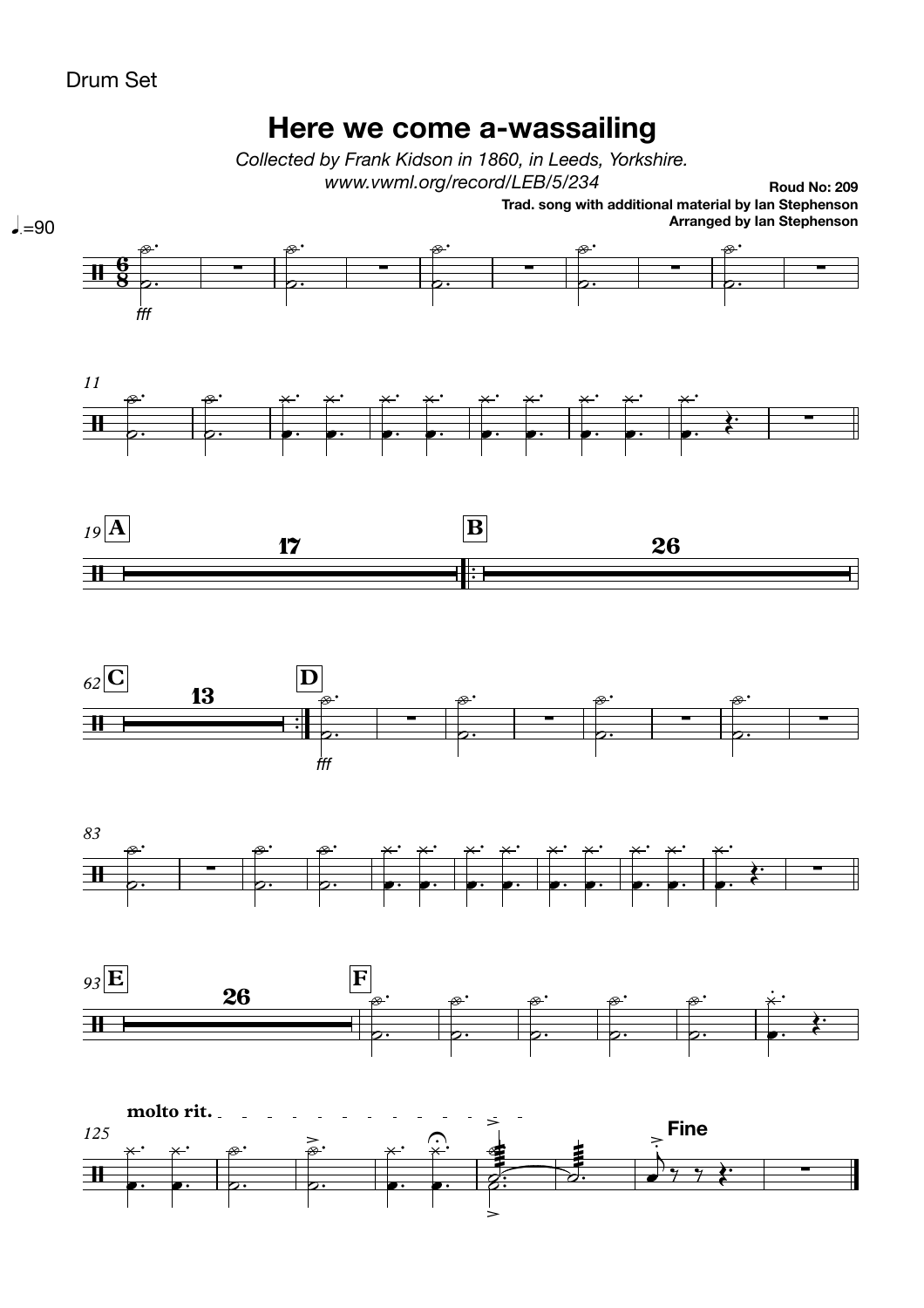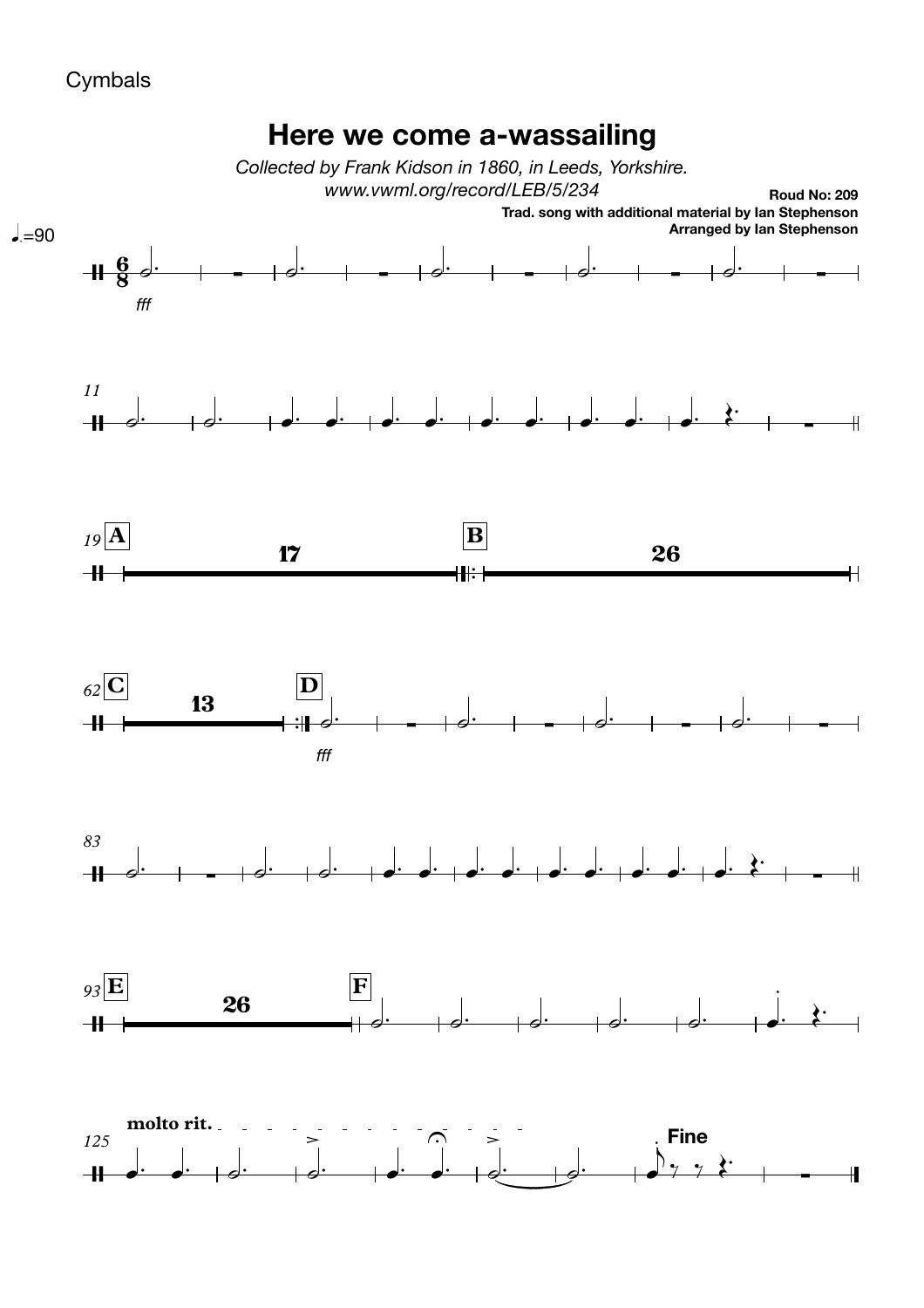**Electric Bass** 

### Here we come a-wassailing

Collected by Frank Kidson in 1860, in Leeds, Yorkshire. www.vwml.org/record/LEB/5/234

**Roud No: 209** Trad. song with additional material by Ian Stephenson Arranged by Ian Stephenson



 $m<sub>f</sub>$ 

V.S.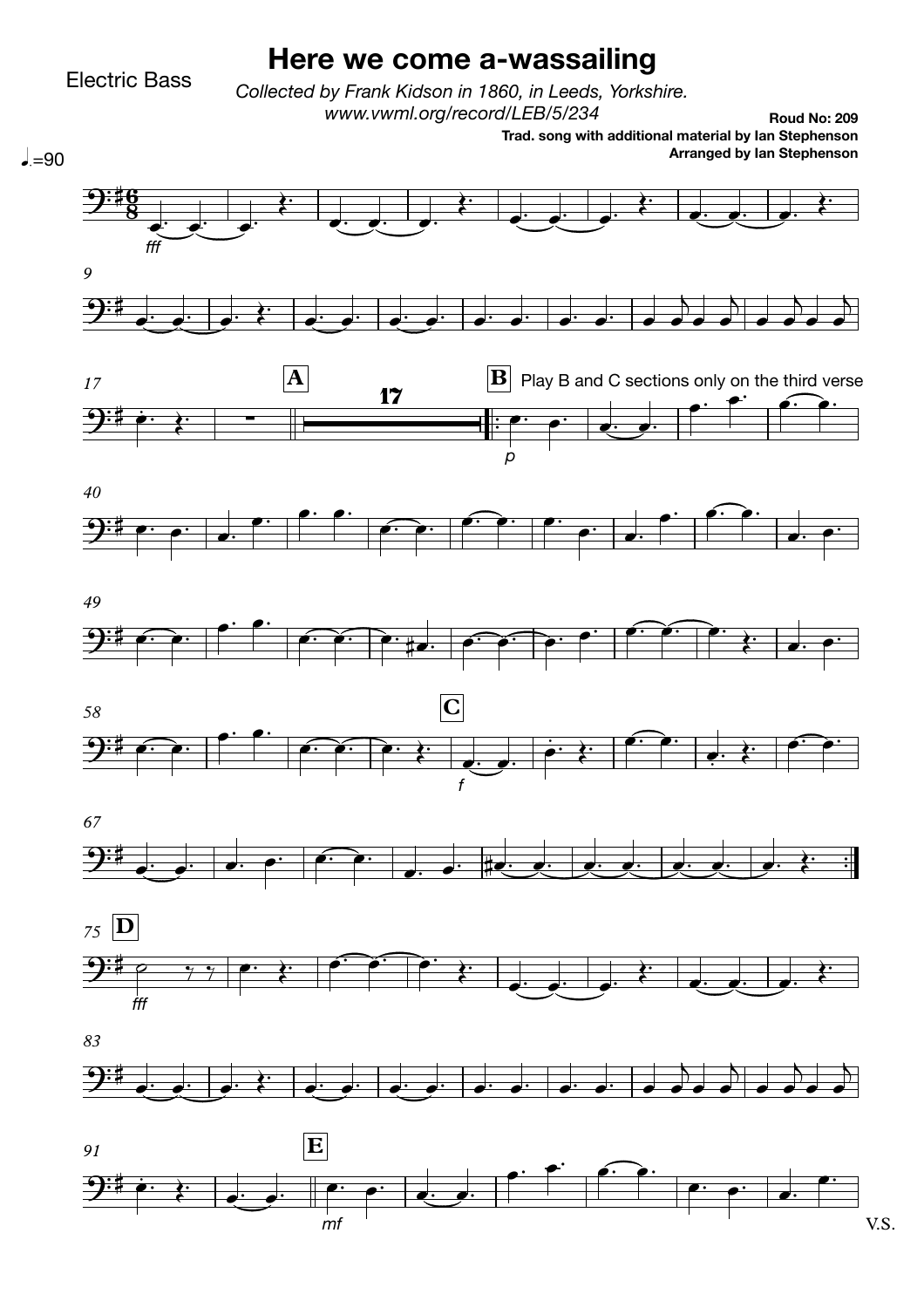Electric Bass



2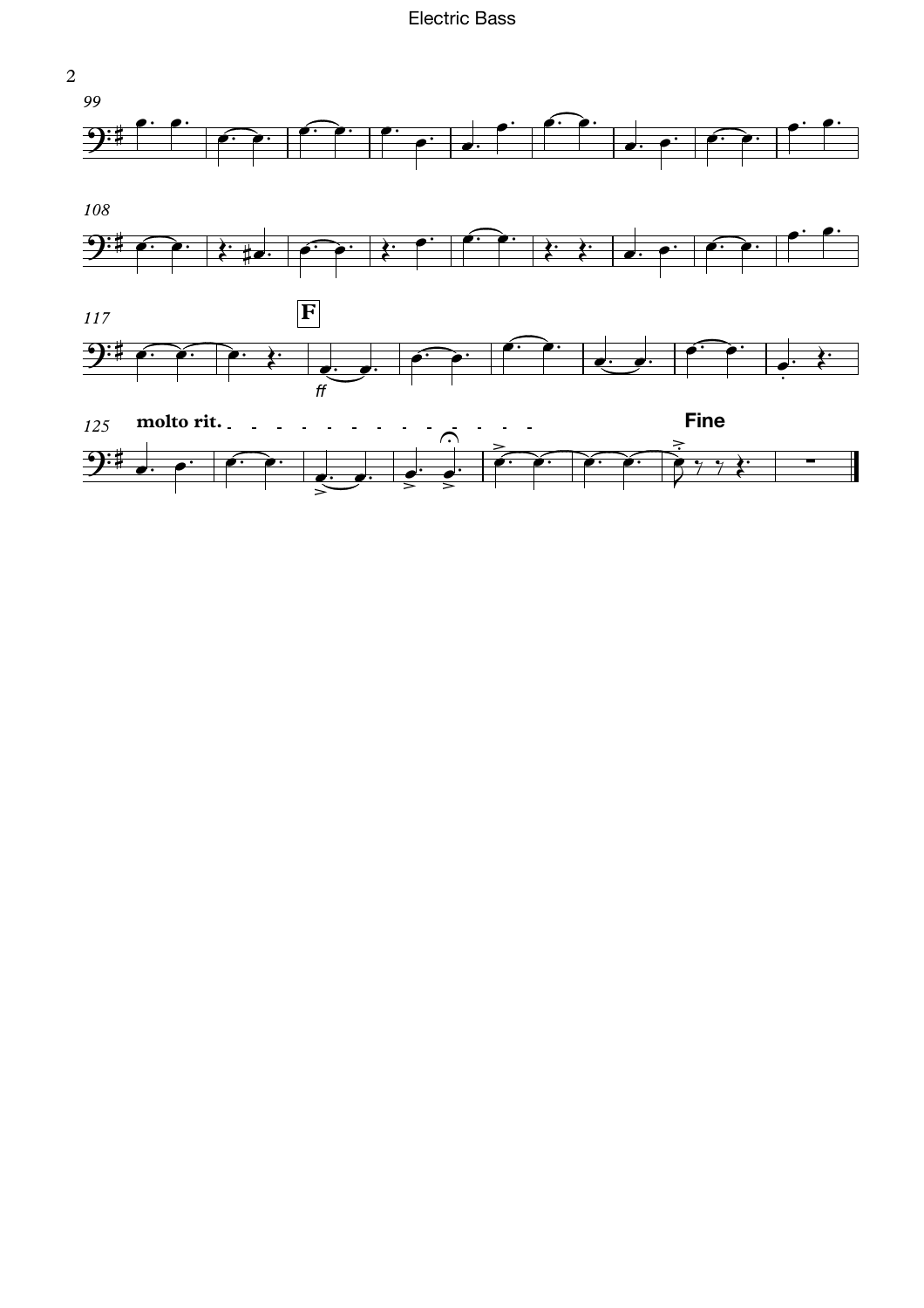### **Here we come a-wassailing**

*Collected by Frank Kidson in 1860, in Leeds, Yorkshire. www.vwml.org/record/LEB/5/234*